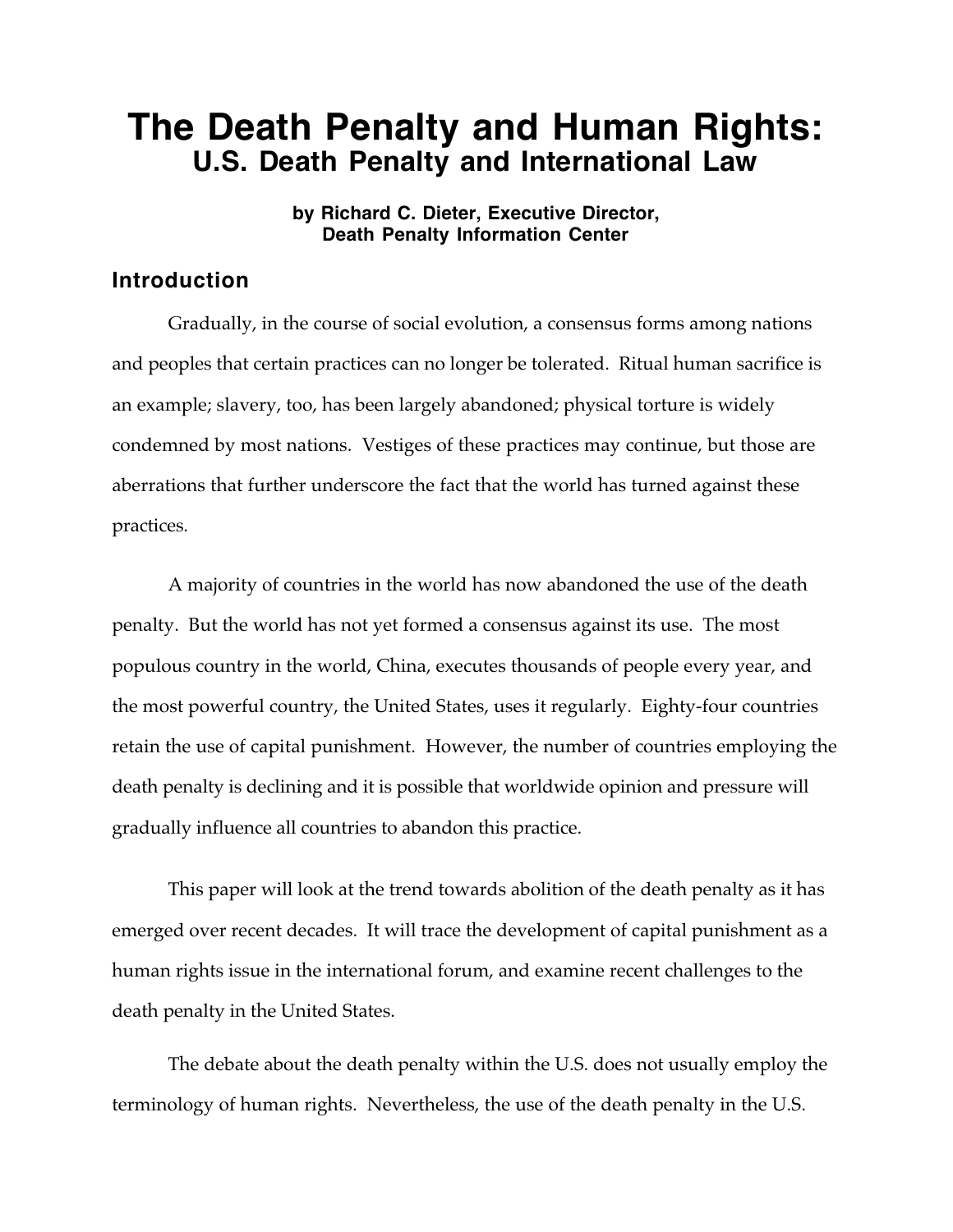intersects with international law and is challenged by it. Using different terms and a different legal analysis, the U.S. may be coming to a similar conclusion: the death penalty is no longer acceptable in modern society, given what we know about its arbitrariness and mistakes, and given the alternatives that are now in place.

The thesis of this paper is that international law and an analysis based on human rights are useful means to address the death penalty in the U.S. Although the U.S. uses other terms in protecting basic rights, and has carefully insulated itself from key human rights treaties regarding the death penalty, there is now a new openness to discuss the problems of capital punishment. Particularly around the issue of innocence, criticism of the death penalty within the U.S. and the concerns of the international human rights community stand on common ground. If the U.S. is headed toward the abolition of the death penalty, the next few years will be crucial in determining whether that process is rapid, or drawn out over many decades.

## **The Trend Towards Worldwide Abolition**

In 1986, 46 countries had abolished the death penalty for ordinary crimes.<sup>1</sup> Sixteen years later, the number of countries in the same category had almost doubled to 89.2 Moreover, another 22 countries had stopped using the death penalty in practice, bringing the total of non-death penalty countries to 111, far more than the 84 countries which retain an active death penalty. Roger Hood, in his book about world developments in the death penalty, noted that: "The annual average rate at which

<sup>1.</sup> See Amnesty International, *United States of America: The Death Penalty* 228 (Appendix 12) (1987) (exclusive of crimes committed under military law or in time of war) .

<sup>2.</sup> See Amnesty International, "Facts and Figures on the Death Penalty,"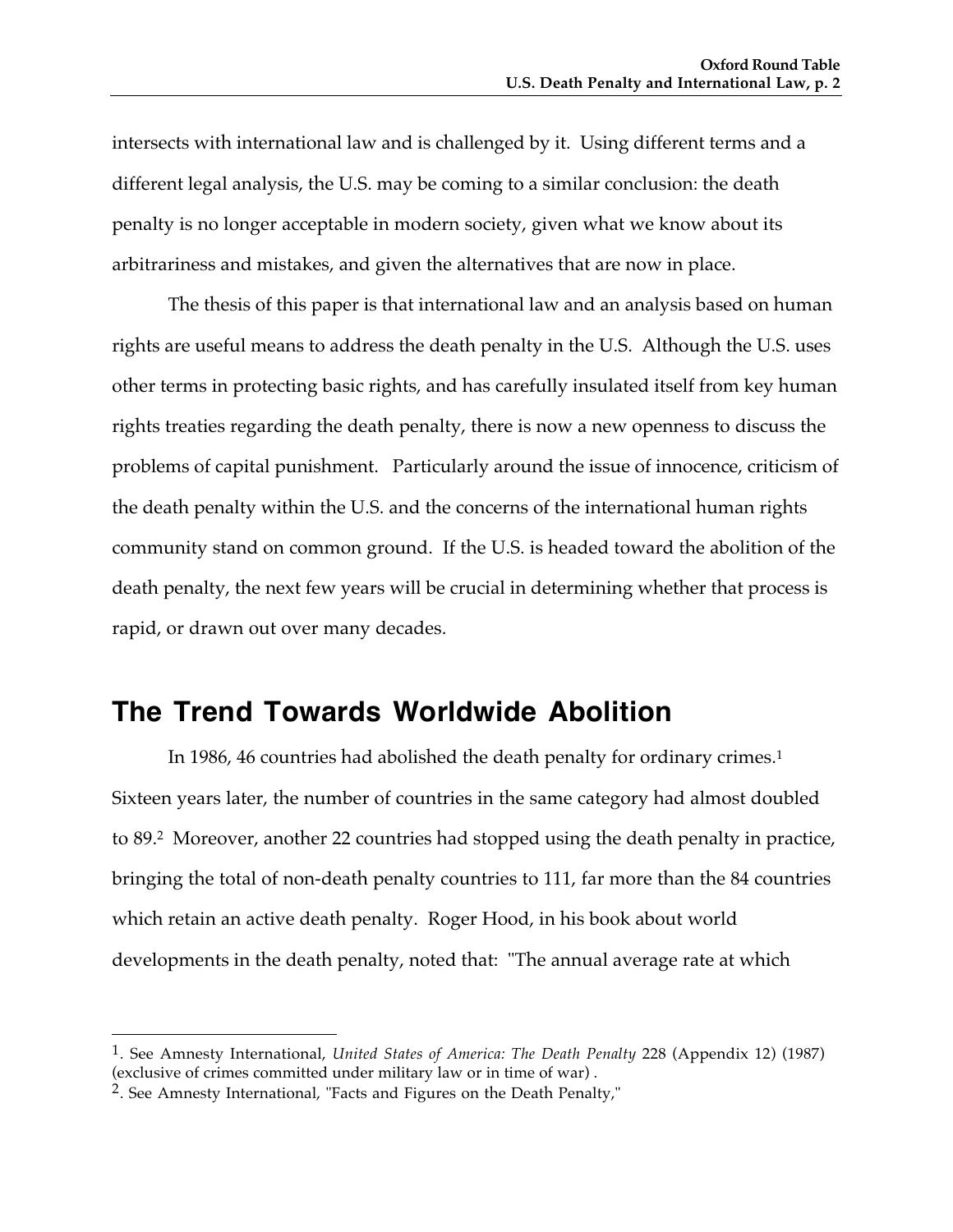countries have abolished the death penalty has increased from 1.5 (1965-1988) to 4 per year (1989-1995), or nearly three times as many."3 International law expert, William Schabas, noted that fifty years ago this topic did not even exist because there were virtually no abolitionist countries.4

For a world in which the death penalty has been practiced almost everywhere for centuries, this is a dramatic turnaround. Although formal abolition of the death penalty dates as far back as 1867 for Venezuela and 1870 for the Netherlands, and even earlier for the state of Michigan (1846), most of the movement towards elimination of capital punishment has been fairly recent.5

#### **Human Rights as a Basis for Abolition and Reform**

The reasons why countries have abolished the death penalty in increasing numbers vary. For some nations, it was a broader understanding of human rights. Spain abandoned the last vestiges of its death penalty in 1995, stating that: "the death penalty has no place in the general penal system of advanced, civilized societies . . . . What more *degrading or afflictive punishment* can be imagined than to deprive a person of his life . . . ?"6 Similarly, Switzerland abolished the death penalty because it constituted "a flagrant violation of the *right to life and dignity*. . . ."7 Justice Chaskalson of the South African Constitutional Court, stated in the historic opinion banning the death penalty under the new constitution that: "The rights to life and dignity are the

http://web.amnesty.org/rmp/dplibrary.nsf/index?openview (June 2002).

<sup>3.</sup> R. Hood, *The Death Penalty: A World-wide Perspective* 8 (2d edit. 1996).

<sup>4.</sup> See Schabas, *The Abolition of the Death Penalty in International Law* 1 (1997).

<sup>5.</sup> See Schabas, note 4, at 5-6.

<sup>6.</sup> See Hood, note 3, at 15 (Spain had abolished the death penalty for ordinary crimes in 1978).

<sup>7.</sup> *Id*. at 14.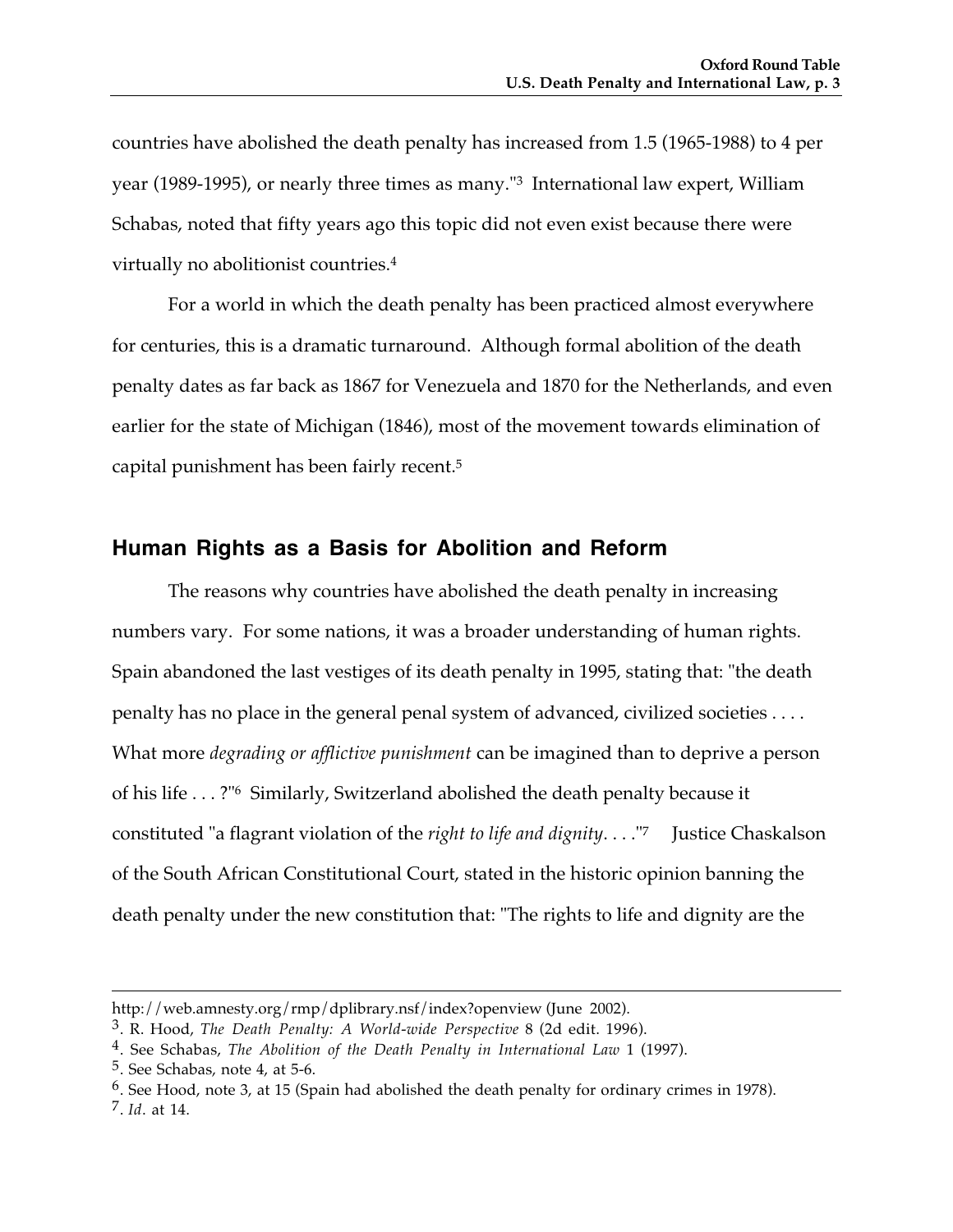most important of all human rights . . . . And this must be demonstrated by the State in everything that it does, including the way it punishes criminals." <sup>8</sup>

#### **The Human Rights Debate**

Defining the death penalty as a human rights issue is a critical first step, but one resisted by countries that aggressively use the death penalty. When the United Nations General Assembly considered a resolution in 1994 to restrict the death penalty and encourage a moratorium on executions, Singapore asserted that "capital punishment is not a human rights issue."9 In the end, 74 countries abstained from voting on the resolution and it failed.

Similarly, Trinidad and Tobago, in withdrawing from the human rights convention of the Organization for American States and preparing to resume executions, insisted that "The death penalty is not a human rights issue."10

However, for an increasing number of countries the death penalty is a critical human rights issue. In 1997, the U.N. High Commission for Human Rights approved a resolution stating that the "abolition of the death penalty contributes to the enhancement of human dignity and to the progressive development of human rights."11 That resolution was strengthened in subsequent resolutions by a call for a restriction of offenses for which the death penalty can be imposed and for a moratorium on all executions, leading eventually to abolition.12

<sup>8.</sup> Makwanyane and Mchunu v. The State, 16 HRLJ 154 (Const. Ct. of S. Africa 1995).

<sup>9.</sup> See Hood, note 3, at 55.

<sup>10.</sup> L. Rohter, "In the Caribbean, Support Growing for the Death Penalty," N.Y. Times, Oct. 4, 1998, at 14.

<sup>&</sup>lt;sup>11</sup>. United Nations High Commission for Human Rights Resolution, E/CN.4/1997/12 (April 3, 1997).

<sup>12.</sup> *Id*. at E/CN.4/1998/L.12 (Mar. 30, 1998); E/CN.4/2001/L.93 (April 25, 2001).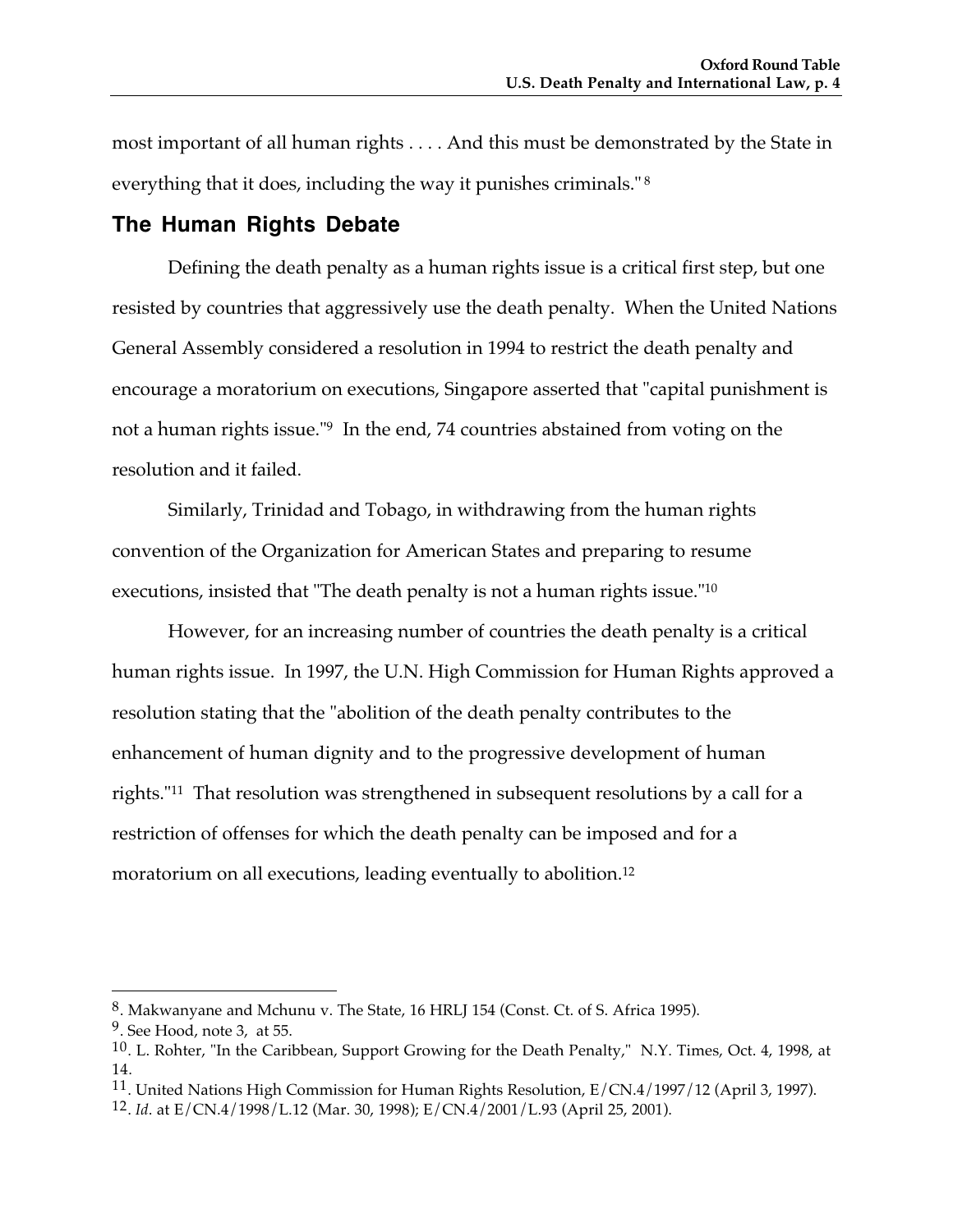The member states of the Council of Europe have established Protocol 6 to the European Convention on Human Rights calling for the abolition of the death penalty.13 Similarly, an optional protocol supporting the end of the death penalty has been added to the American Convention on Human Rights.14

The European Union has made the abolition of the death penalty a precondition for entry into the Union, resulting in the halting of executions in many eastern European countries which have applied for membership. Russia commuted the death sentences of over 700 people on death row, and is considering legislative change leading to abolition.15 Poland has voted to end the death penalty, as has Yugoslavia, Serbia and Montenegro.<sup>16</sup> Most recently, Turkey moved closer to admission to the European Union when its Parliament voted to abolish the death penalty except in times of war.17

Challenging the death penalty is not seen solely as an internal matter among nations. Many European countries, along with Canada, Mexico, and South Africa, have resisted extraditing persons to countries like the United States unless there are assurances that the death penalty will not be sought. The Council of Europe has threatened to revoke the U.S.'s observer status unless it takes action on the death penalty.18 Mexico has recently begun a program to provide legal assistance to its foreign nationals facing the death penalty in the U.S. As discussed more fully below,

<sup>13.</sup> European Treaty Series (ETS) 114 (Protocol 6 to the Convention for the Protection of Human Rights and Fundamental Freedoms, 213 UNTS 221 (1955)).

<sup>14.</sup> Organization of American States Treaty Series 73 (Protocol to the American Convention on Human Rights, 1144 UNTS 123 (1979).

<sup>15.</sup> See Associated Press, June 3, 1999 (Boris Yeltsin commuted 716 death sentences).

<sup>16.</sup> See Death Penalty Information Center, http://www.deathpenaltyinfo.org/dpicintl.html (visited Aug. 5, 2002).

<sup>17.</sup> See "Turkish Parliament, Looking to Europe, Passes Reforms," New York Times (AP), August 4, 2002.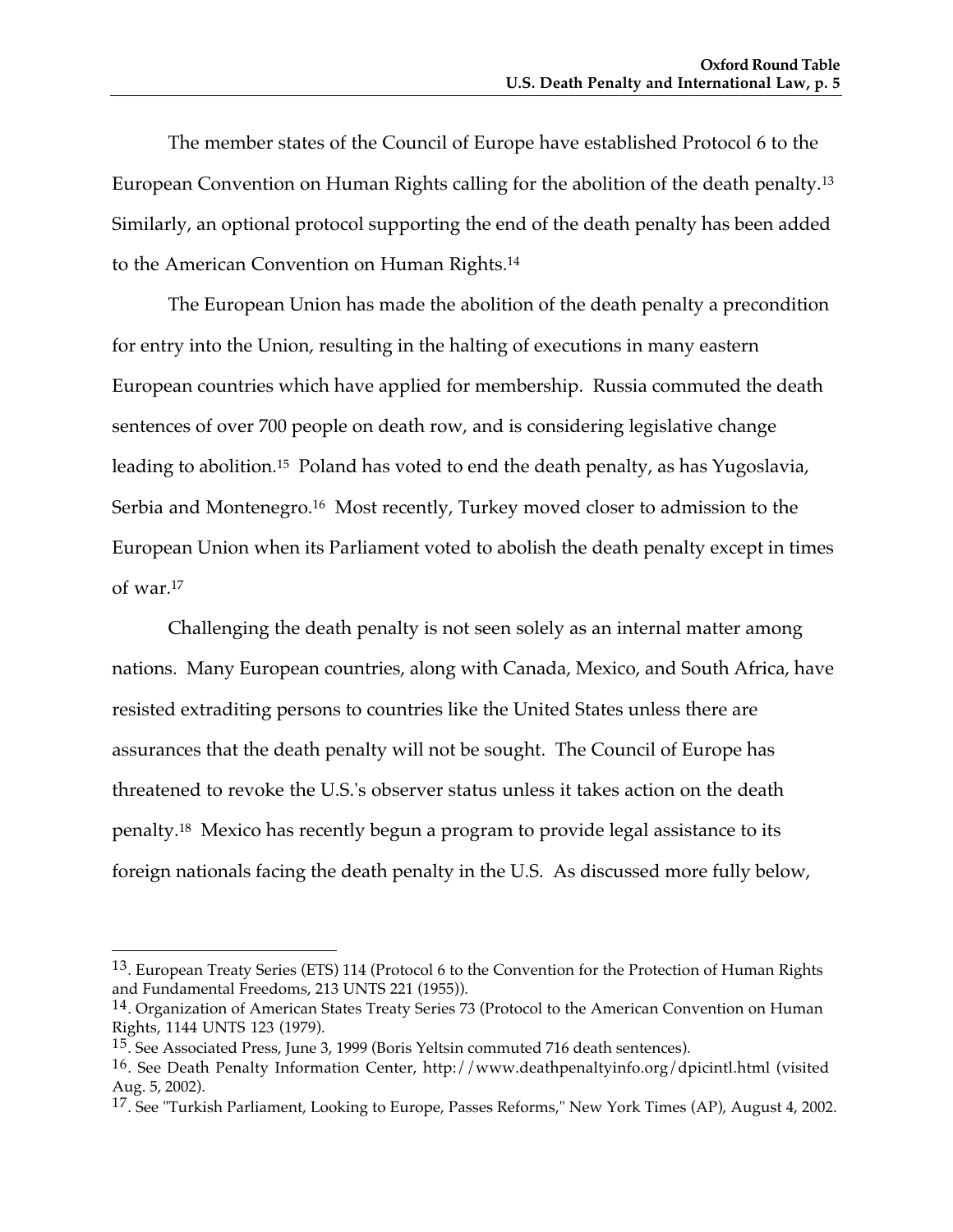these Mexican citizens were usually not afforded their rights under the Vienna Convention on Consular Relations. This same violation led Paraguay and Germany to pursue relief at the International Court of Justice in the Hague for their foreign nationals facing execution in the U.S.

### **The United States, Human Rights, and the Death Penalty**

The U.S. is committed to the pursuit of international human rights as evidenced by President Clinton's signing of an Executive Order on the 50th anniversary of the U.N.'s Declaration on Human Rights in 1998. The Order stated:

It shall also be the policy and practice of the Government of the United States to promote respect for international human rights, both in our relationships with all other countries and by working with and strengthening the various international mechanisms for the promotion of human rights, including . . . those of the United Nations  $\dots$ .<sup>19</sup>

Despite this commitment, and despite the fact that the founding of the United States was based on the recognition of certain "unalienable rights,"20 the concept of human rights per se as it applies *within* the U.S. is rarely discussed. The notion of human rights is almost exclusively focused on other countries.<sup>21</sup> A search on the Internet for the term "human rights" in conjunction with the term "United States" mainly yields a discussion of international issues with references to organizations such as Amnesty International, Human Rights Watch, and the United Nations.

 <sup>18.</sup> See Associated Press, June 26, 2001.

<sup>19.</sup> Executive Order: Implementation of Human Rights Treaties, Dec. 10, 1998 (President Clinton).

 $20$ . The Declaration of Independence of the Thirteen Colonies, In CONGRESS, July 4, 1776.

<sup>21.</sup> See, e.g., D. Cole, "We've Long Been Death Penalty Outlaws," Legal Times, April 27, 1998, at 23 (U.S.'s criticism of human rights abuses in other countries, but not at home) .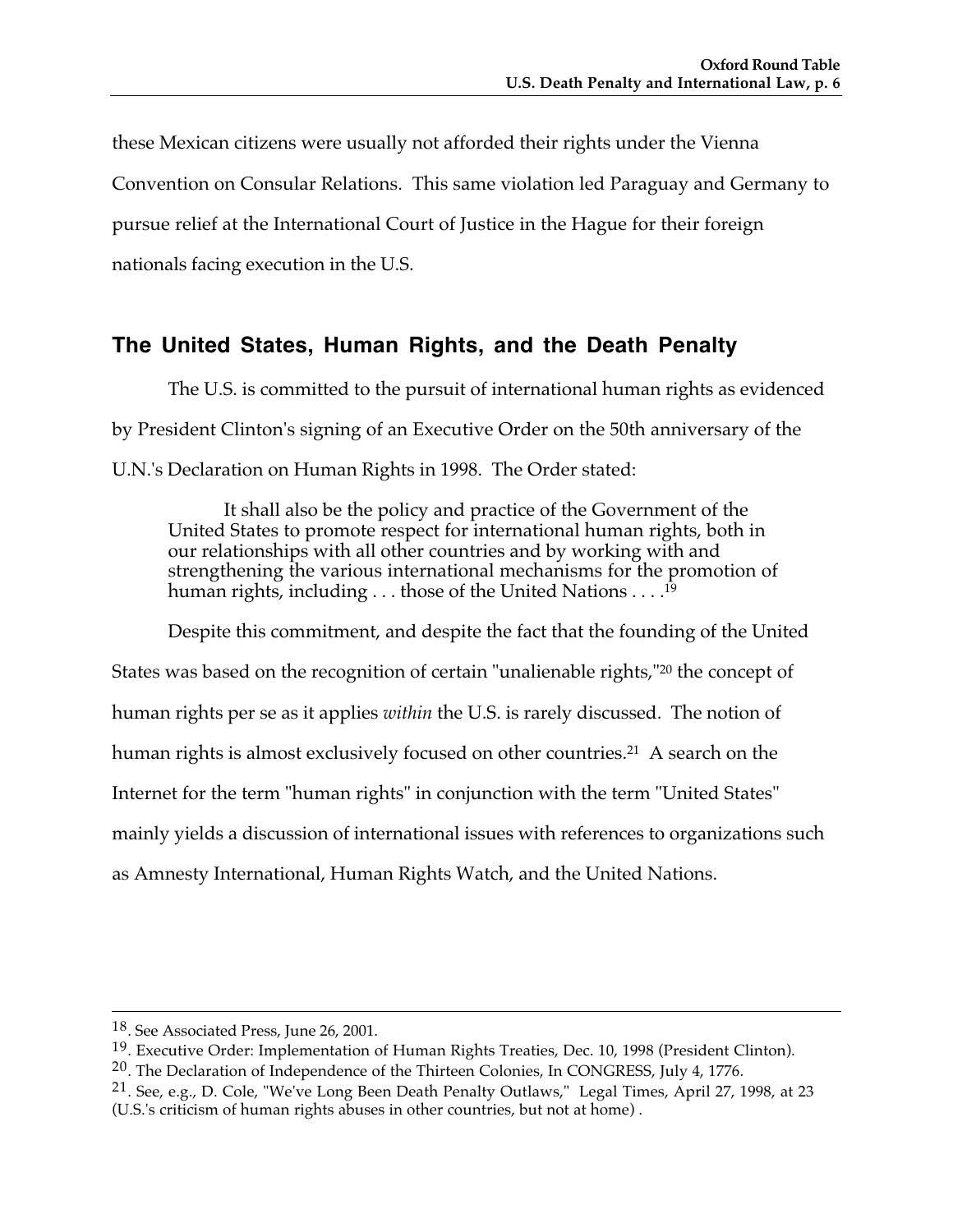The U.S. frequently exhibits concern about human rights violations in other countries, such as China or Cuba. But within the United States, a different terminology is used. U.S. laws speak of "civil rights" or "constitutional rights." Civil rights focus on securing equality under the law for certain groups, such as racial minorities or women. Groups or individuals claiming abuse by the government couch their complaints in terms of their civil or constitutional rights, not their "human rights," not only in courts, but in the public forum. This may be due to the assumption that human rights are a "given" within the U.S., or simply to the U.S.'s reliance on a constitution that uses different terminology to express similar principles.

Hence, the evolution of death penalty law in the U.S. does not speak in terms of "human rights," and is not likely to do so in the future. The recent concern about the death penalty and the wave of reforms are mainly concerned with the *process* by which it is applied and with the limits of what is constitutional under the Eighth Amendment's ban on "cruel and unusual punishment." The notion that the death penalty should be abandoned because it is a violation of human rights would not reverberate with many Americans. Rather their concern is expressed in terms of fairness, risks of fatal error, or simply the morality of the death penalty. Nevertheless, the underlying principles of human rights and U.S. constitutional rights are similar.

### **Comparable Concepts in the U.S. Courts**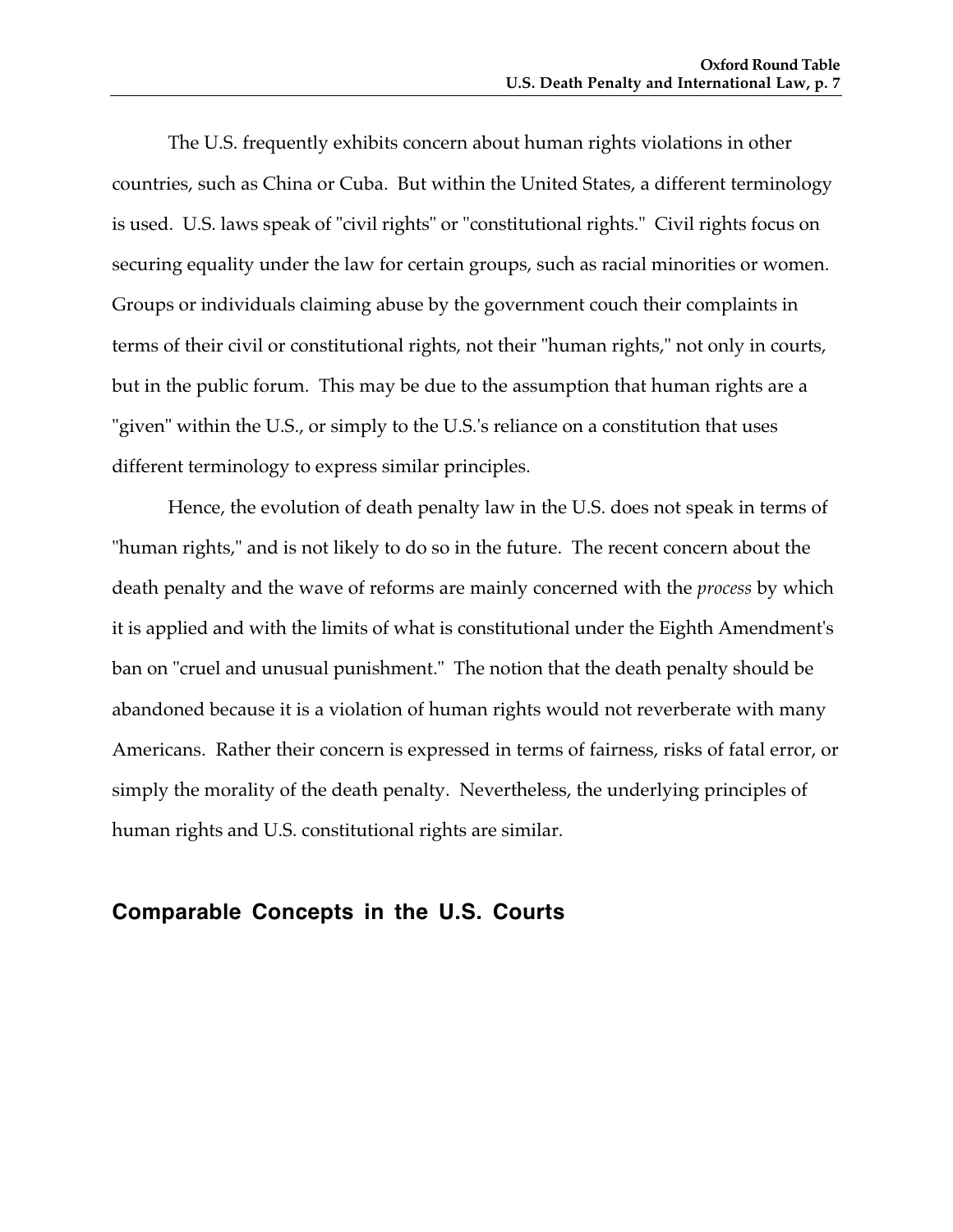The federal courts' consideration of the death penalty begins with the assumption that it *is* constitutional and that it *is not* a "cruel and unusual punishment." That is chiefly because the death penalty clearly existed as a legal punishment at the time the Eighth Amendment was adopted in 1791, thereby demonstrating the founding fathers' constitutional approval. Moreover, the Fifth Amendment (and later the Fourteenth Amendment, adopted in 1868) clearly anticipates the deprivation of life, provided "due process" has been accorded the defendant.

If the death penalty was determined to be a violation of unalienable rights (comparable to "human rights"), it would be possible (though difficult) to amend the Constitution so that the government could not take a person's life as a punishment for crime. But a more likely path towards abolition would be that individual states will choose to halt this practice. In fact, 12 states and the District of Columbia already do not allow the death penalty. The U.S. Constitution provides a minimum amount of protection, below which the laws of the states may not go. But states certainly can provide *more* protection than the Constitution requires.

So far, the majority of U.S. states have shown an uninterrupted intention to retain capital punishment throughout their history. Thus, challenges to the death penalty have focused on procedural defects: the selection of juries; an indigent defendant's right to a lawyer at the government's expense; or the arbitrary application of the death penalty, i.e., that those chosen to die are legally indistinguishable from those who are allowed to live.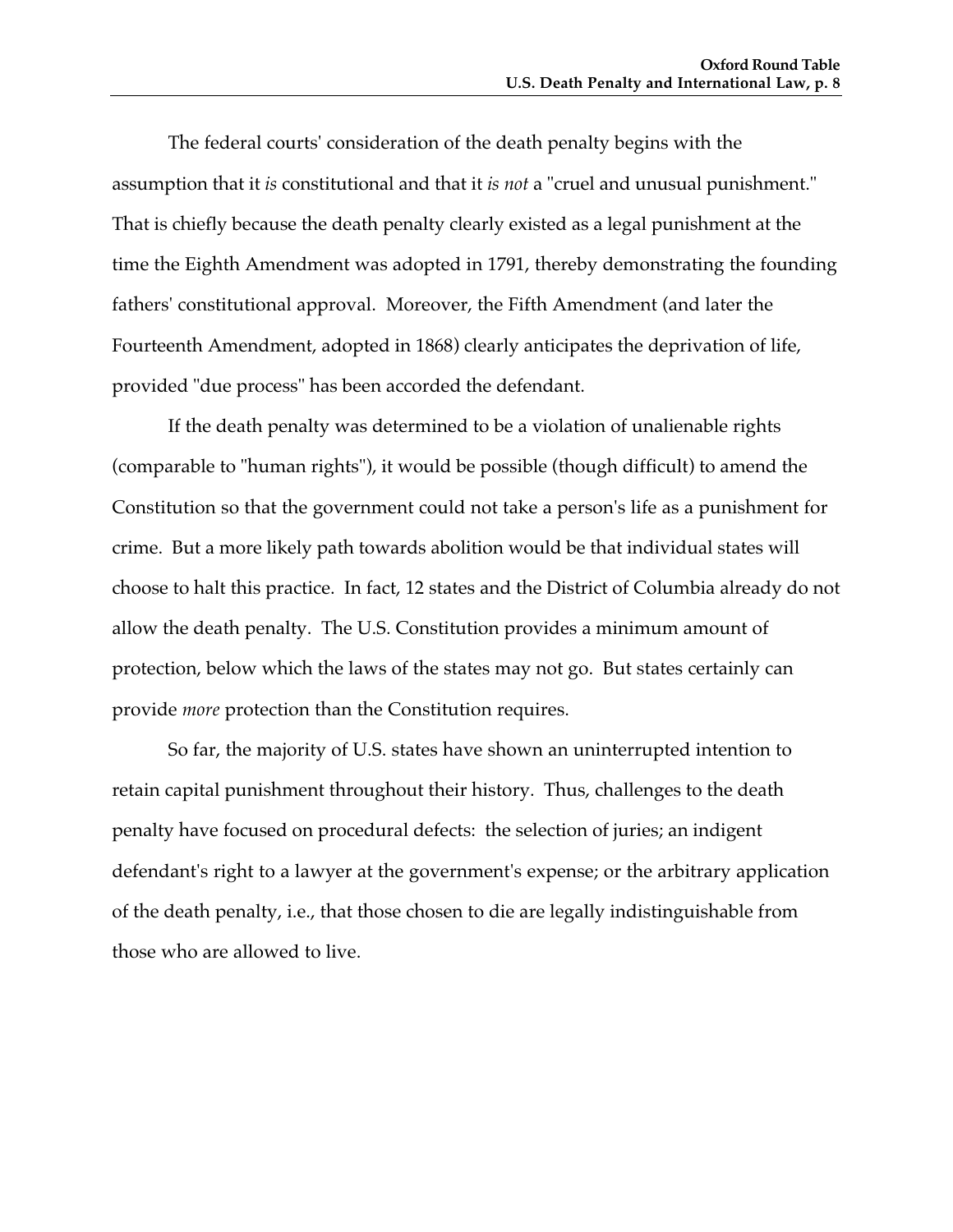Many procedural rules have shaped the Supreme Court's oversight of the death penalty. The Court has rejected the notion that the punishment itself is cruel and unusual because of its taking of human life.22 Nevertheless, the history of the death penalty in the U.S. is one in which the punishment has been applied to an increasingly narrower class of crimes, and has excluded an increasingly broader group of defendants. To a significant extent, those restrictions on the death penalty parallel a fuller understanding of human rights around the world.23

Early American criminal law was brought over substantially from England, which allowed the death penalty for many crimes. In the U.S., the death penalty could be applied for murder, but also for rape, robbery, treason, and even blasphemy.<sup>24</sup> Gradually, the list of death eligible crimes has been shortened to essentially one: murder. Laws continue to exist which allow the death penalty for other crimes, but no one is on the state or federal death rows for a crime which did not involve the death of another person.

The Supreme Court determined that the death penalty was a disproportionate punishment for the crime of rape in which the victim did not die;25 it reached a similar conclusion for the crime of robbery.26 Even felony murders in which the defendant did not intend to kill or harm the victim and did not demonstrate a reckless indifference to human life by his actions, are not punishable by death, even if a victim dies.<sup>27</sup> These

 $\overline{a}$ 22. Gregg v. Georgia, 428 U.S. 153 (1976).

<sup>23.</sup> See, e.g., International Covenant on Civil and Political Rights, Article 6, below note 34 (urging limitations on the death penalty where it is still in use).

<sup>24.</sup> See S. Banner, *The Death Penalty: An American History* 5-6 (2002).

<sup>25.</sup> Coker v. Georgia, 433 U.S. 584 (1977).

<sup>26.</sup> Hooks v. Georgia, 433 U.S. 917 (1977) (per curiam).

<sup>27.</sup> Enmund v. Florida, 458 U.S. 782 (1982).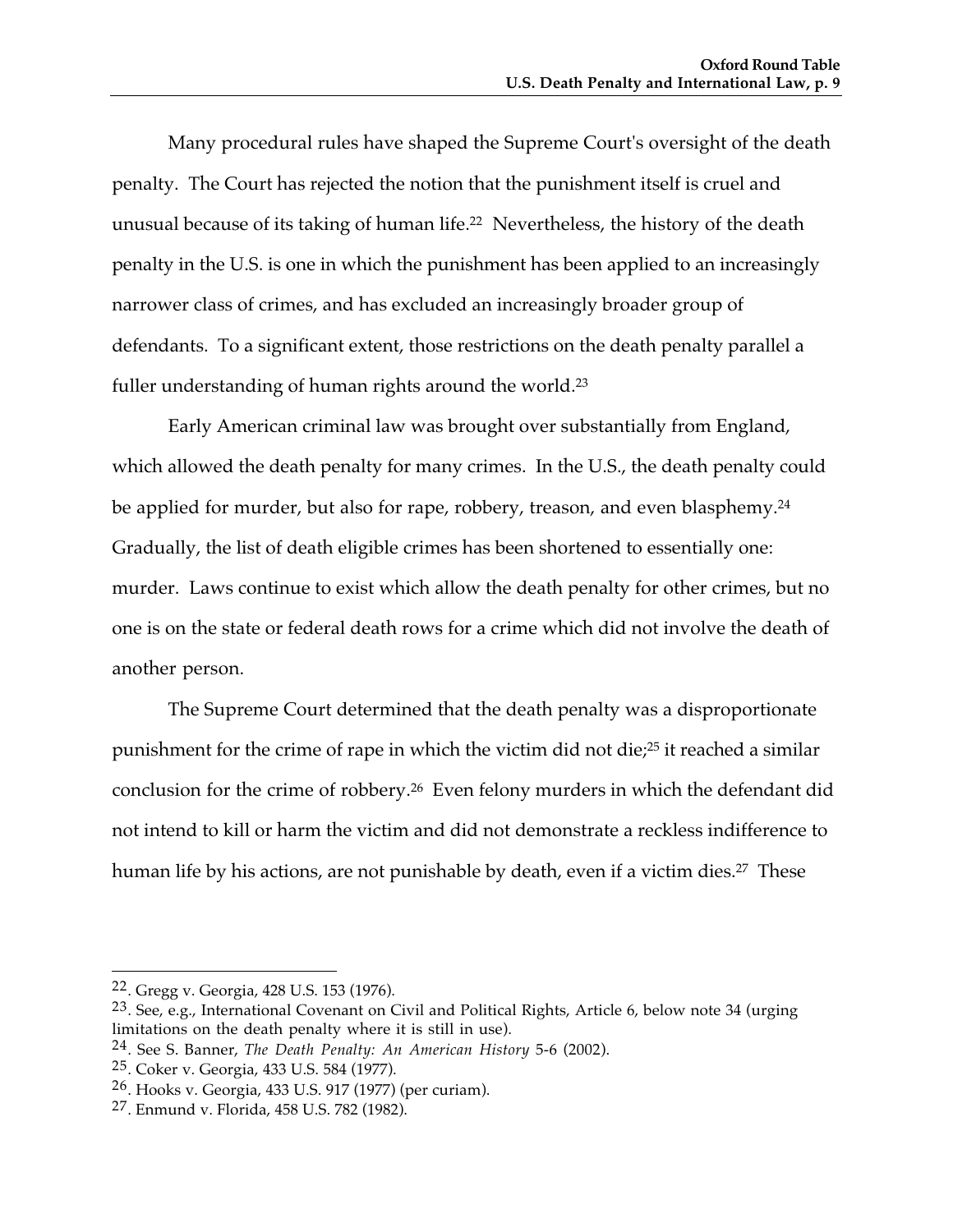decisions stem from the Court's concept that "death is different"28 as a punishment-- a notion similar to the human rights precept that life can only be taken out of utmost necessity.

This is not to say that there are no counter-pressures to expand the death penalty to more crimes. In fact, states have been successful in adding to the specific kinds of murder which are death-eligible. In many states, almost any murder can result in the death penalty, despite the U.S. Supreme Court's ruling that statutes are to be narrowly tailored to select only the worst offenders.29

Also, the federal death penalty was greatly expanded in 1994 and includes crimes such as certain attempted murders, certain drug crimes, and espionage, even if no one directly died as a result of the defendant's actions.<sup>30</sup> So far, no one has been given the death sentence for these non-murder offenses, though that may change soon.

The Supreme Court has gradually carved out groups of people who may not receive the death penalty. In 1986, it decided that those who are legally insane may not be executed (at least as long as this mental condition continues).<sup>31</sup> In 1988, the Court declared that a defendant who was 15 years of age at the time of his crime could not be executed, at least in a state that had not specifically determined the appropriate minimum age for the death penalty.<sup>32</sup> The Court later refused to raise the minimum age to 18,<sup>33</sup> though it may revisit that issue as public sentiment changes.

<sup>28.</sup> See, e.g., Woodson v. North Carolina, 428 U.S. 280 (1976).

<sup>29.</sup> See Gregg v. Georgia, 428 U.S. 153 (1976).

<sup>30.</sup> See generally, 18 U.S.C. §§ 3591-99 (1994).

<sup>31.</sup> Ford v. Wainwright, 477 U.S. 399 (1986).

<sup>32.</sup> Thompson v. Oklahoma, 487 U.S. 815 (1988).

<sup>33.</sup> Stanford v. Kentucky, 492 U.S. 361 (1989).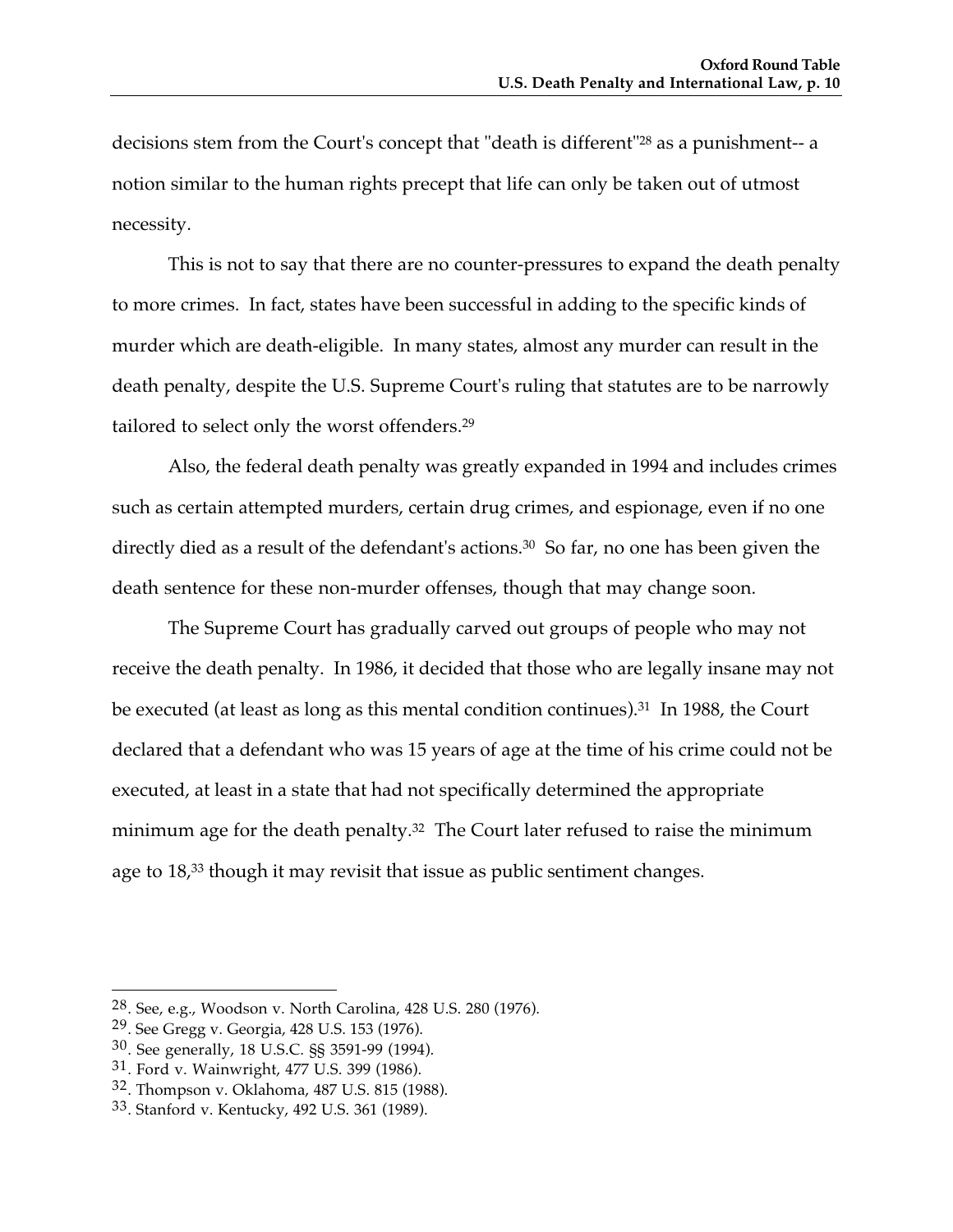Interestingly, one group of people has been excluded from the death penalty by international treaty: pregnant women. The U.S. has signed and ratified the *International Covenant on Civil and Political Rights* (ICCPR),34 which forbids such executions, and the U.S. has acknowledged this prohibition.<sup>35</sup> (The ICCPR also forbids the execution of those who were under 18 years of age at the time of their crime, but the U.S. took a reservation to that section of the treaty and continues to carry out such executions, as discussed below.)

### **Evolving Standards of Decency**

From an international perspective, perhaps the most important in the line of cases restricting the death penalty was the recent decision of the U.S. Supreme Court in *Atkins v. Virginia*, regarding a defendant with mental retardation.36 Once before, in 1989, the Court had looked at this identical issue and decided that the execution of such defendants was constitutional. In its earlier decision, the Court narrowly (5-4) held that it was not cruel and unusual to apply the death penalty generally to the mentally retarded, though such a condition should be considered by the jury on an individual basis.37 The Court noted that only two states prohibited such executions, and so it hardly could be said that a national consensus had formed against this practice.

<sup>34.</sup> International Covenant on Civil and Political Rights, 999 UNTS 171 (1976), at Art. 6.

<sup>35.</sup> See U.S. Reservation to Article 6 of the ICCPR, UN Doc. ST/LEG/SER.E/13, p.175.

<sup>36.</sup> Atkins v. Virginia, 536 U.S. \_\_\_ (No. 00-8452, June 20, 2002).

<sup>37.</sup> Penry v. Lynaugh, 492 U.S. 302 (1989).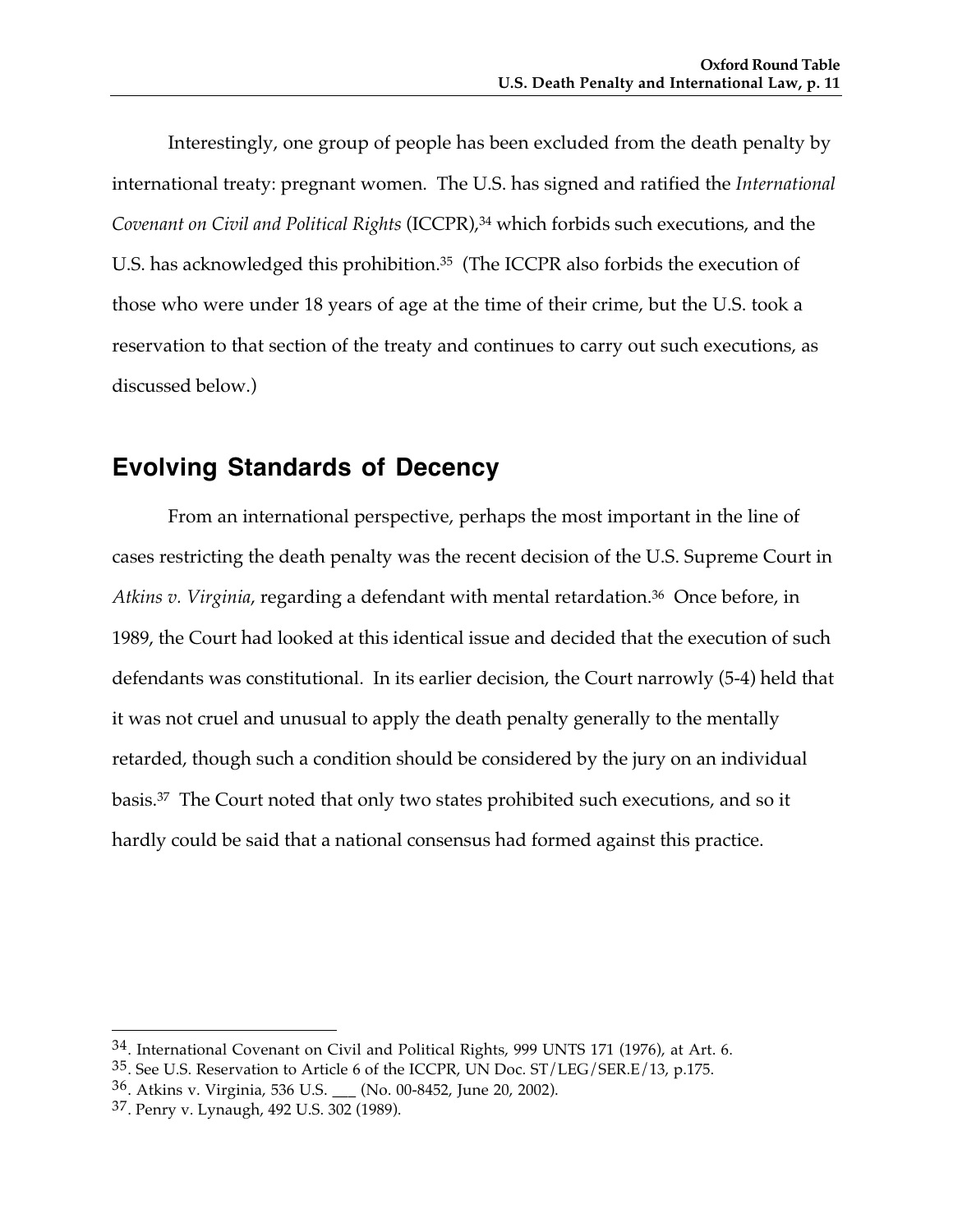But within a relatively short period of time, the Court agreed in 2001 to re-hear this issue. By the time the Court was ready to announce its decision, the number of states that prohibited this practice had grown to 18, including 5 new states just within the past year. Although 18 states does not even constitute a majority of the 38 states with the death penalty, it represented a clear trend away from this practice. Far fewer than 20 states have actually carried out such executions in recent years, and there were other indications of a new consensus, as well. In its analysis, the Court relied less on the exact number of prohibiting states and more on "the basic concept underlying the Eighth Amendment [which] is nothing less than the dignity of man.  $\ldots$  "38 This, too, echoes in the words of human rights protections.

In its 6-3 decision forbidding the execution of the mentally retarded, the Court made an important reference to the international opposition to such death sentences. The execution of the mentally retarded had been raising concerns within the international community for some time. The 1999 meeting in Geneva of the U.N. Commission on Human Rights led to a resolution calling on nations "not to impose the death penalty on a person suffering from any form of mental disorder."39

The U.N.'s Special Rapporteur on Extrajudicial, Summary or Arbitrary Executions, following his visit to the United States in 1997, also called for a halt to the

<sup>38.</sup> *Atkins*, 536 U.S. at \_\_\_, citing Trop v. Dulles, 356 U.S. 86, 100 (1958).

<sup>39.</sup> Commission on Human Rights resolution, 1999/61 (58th Meeting, April 28, 1999).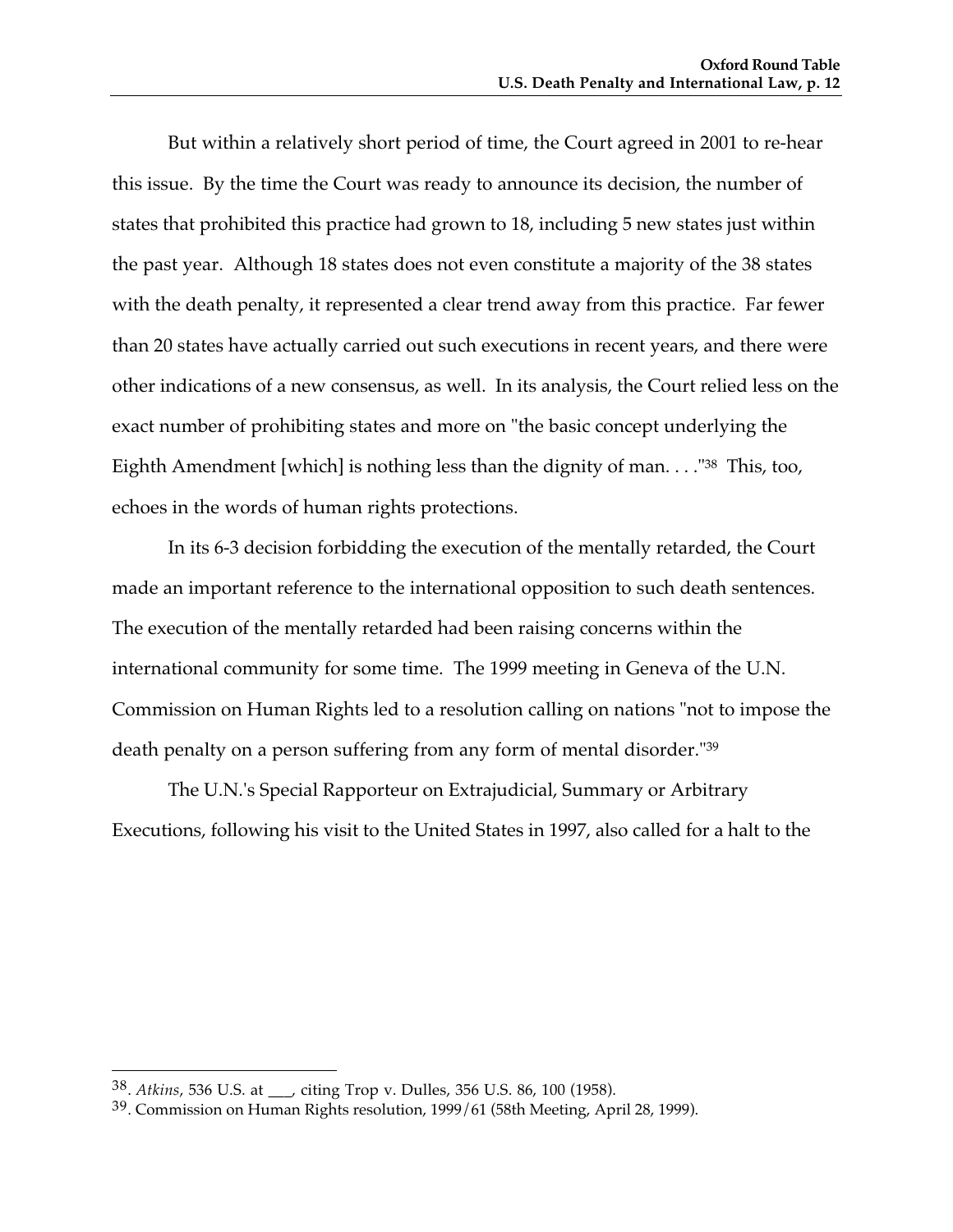use of the death penalty on the mentally retarded, stating that such executions were "in contravention of relevant international standards."40

The reason that such international opinion makes a difference is that what constitutes cruel and unusual punishment is based on "evolving standards of decency." The Supreme Court first formalized this flexible interpretation of the Eighth Amendment's Cruel and Unusual Punishment clause in *Trop v. Dulles*.41 In doing so, it looked to international standards. The Court held that denying Albert Trop his citizenship for desertion in time of war was cruel and unusual. The Court cited worldwide opinion, stating: "The civilized nations of the world are in virtual unanimity that statelessness is not to be imposed as punishment for crime."42

But when considering whether executing juvenile offenders was cruel, that international perspective was lost. Justice Scalia, in the opinion upholding the death penalty for juvenile offenders aged 16 or 17, explicitly rejected the notion that worldwide perceptions of decency were relevant to the Court's consideration.<sup>43</sup> By contrast, Justice Brennan, in dissent, harkened back to the Court's precedent in *Trop:* "Within the world community, the imposition of the death penalty for juvenile crimes appears to be overwhelmingly disapproved."44

This disagreement among the Justices was again evident in *Atkins*, but this time Justice Scalia was in the minority, along with Justices Rehnquist and Thomas. Justice

 $40$ . Report of the Special Rapporteur on Extrajudicial, Summary or Arbitrary Executions by Mr. Bacre Waly Ndiaye,  $E/\overline{CN}.4/1998/68/Add.3$ , at  $\P$ 145.

<sup>41. 356</sup> U.S. 86 (1958) (plurality opinion).

<sup>42.</sup> *Id*. at 102.

<sup>43.</sup> Stanford v. Kentucky, 492 U.S. 361, 370, n.1 (1989).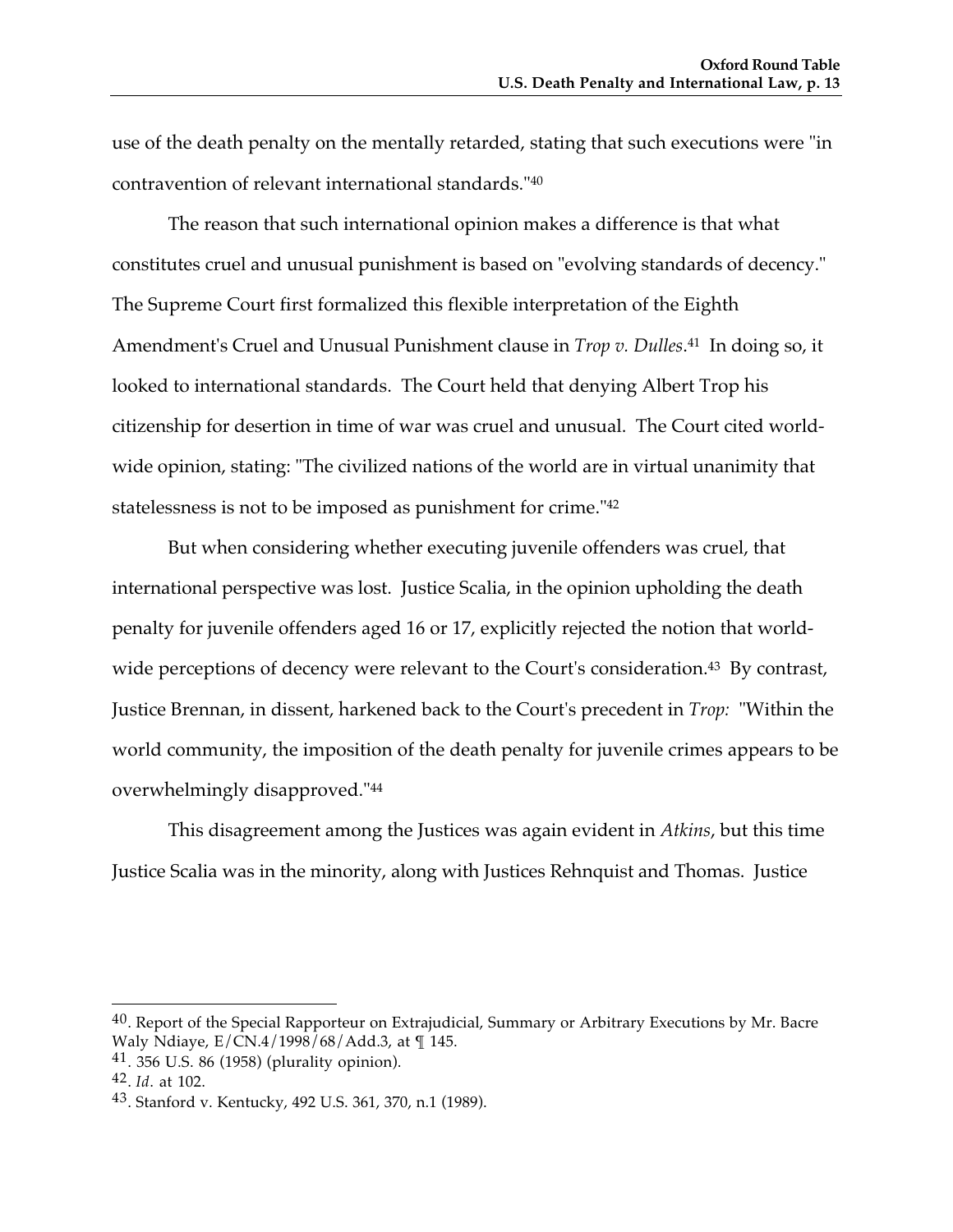Stevens, who wrote the majority opinion in *Atkins*, underscored the use of international opinion in evaluating the standard of decency: "Moreover, within the *world community*, the imposition of the death penalty for crimes committed by mentally retarded offenders is overwhelmingly disapproved."45

Justice Rehnquist's views were sharply different. He wrote in dissent:

I fail to see, however, how the views of other countries regarding the punishment of their citizens provide any support for the Court's ultimate determination. . . . if it is evidence of a national consensus for which we are looking, then the viewpoints of other countries simply are not relevant.46

The resolution of this disagreement will be critical in determining the influence of the human rights community on the U.S. death penalty.

### **Juvenile Offenders**

It seems likely that the Court will also revisit the practice of executing juvenile offenders. When challenged internationally, the official U.S. position on juvenile executions has been one of resistance. Nevertheless, the opposition among the states has been slowly growing, though it has not been as dramatic as the rejection of the death penalty for the mentally retarded. Since the Supreme Court allowed the execution of 16- and 17-year-olds, no state which had an age limit of 18 has sentenced anyone to death younger than that age.<sup>47</sup> The two most recent states which adopted the death penalty, Kansas and New York, have barred the death penalty for juvenile

 <sup>44.</sup> *Id*. at 390 (Brennan, J., dissenting).

<sup>45.</sup> Atkins v. Virginia, 536 U.S. \_\_\_, n. 21 (2002) (citing the Brief for The European Union as Amicus Curiae in McCarver v. North Carolina, O. T. 2001, No. 00—8727, p. 4) (emphasis added). 46. *Atkins*, 536 U.S. at \_\_\_ (Rehnquist, C. J., dissenting) (internal citations omitted).

<sup>&</sup>lt;sup>47</sup>. See V. Streib, "The Juvenile Death Penalty Today: Death Sentences And Executions For Juvenile Crimes, January 1, 1973 - June 30, 2002" (2002)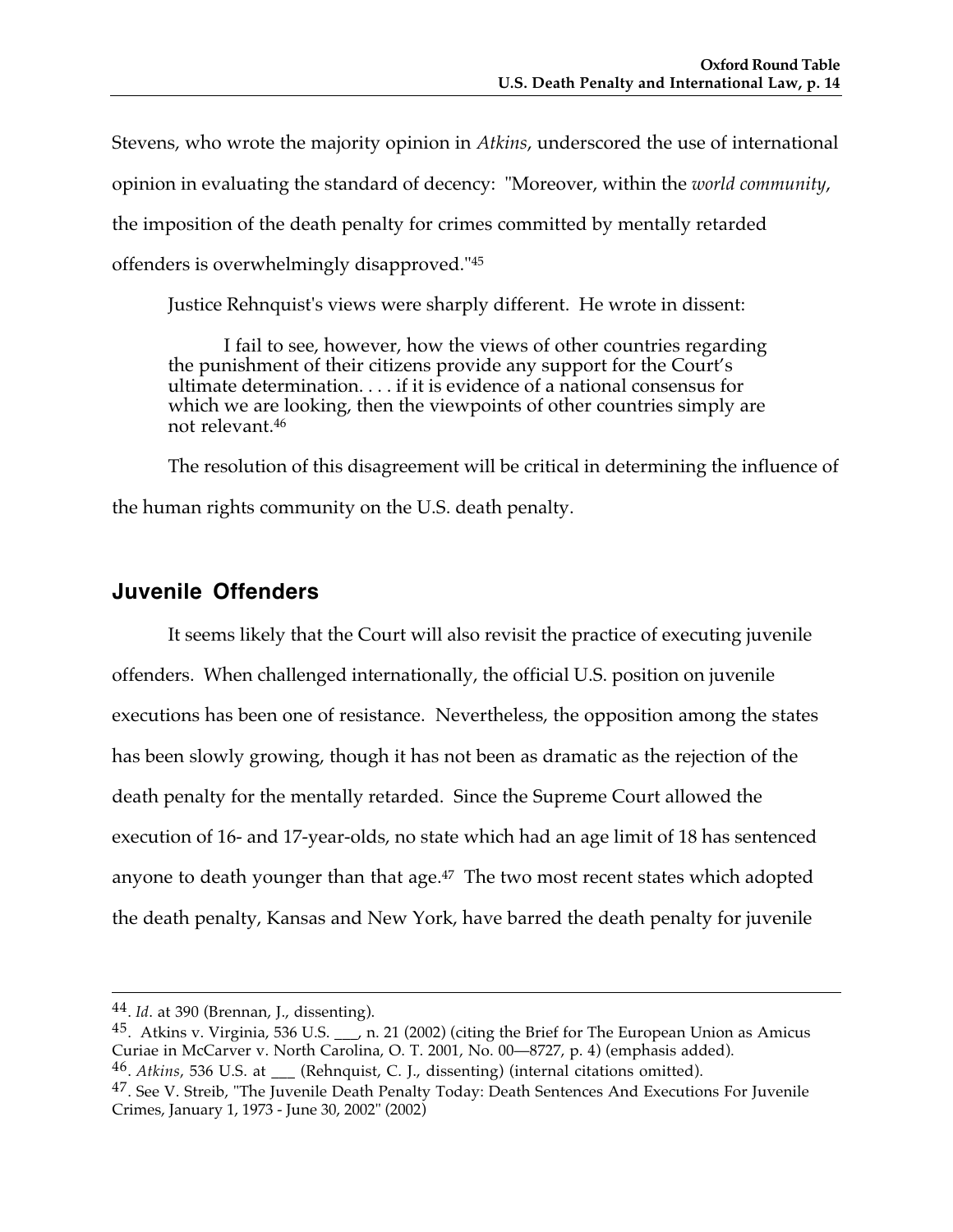offenders. The states of Washington, Montana and Indiana recently raised their age to 18, and Florida's Supreme Court raised that state's eligibility age from 16 to 17.48 A majority of U.S. states now either forbids executions altogether, or at least bars juvenile executions. Moreover, public opinion is turning against such use of the death penalty: 69% of the public in a recent Gallup Poll opposed the death penalty for juvenile offenders.49

The international opposition to such executions is even more pronounced than that regarding the mentally retarded. The practice of executing those who were under 18 at the time of their crime is directly prohibited by the *International Covenant on Civil and Political Rights* (ICCPR), by the U.N. *Convention on the Rights of the Child*, and the *American Convention on Human Rights*. So broad is the acceptance of this ban that it is widely recognized as a peremptory norm of customary international law,<sup>50</sup> i.e., a principle so universally accepted that it precludes reservations.

### **The International Covenant on Civil and Political Rights**

The ICCPR is perhaps the most important human rights treaty in existence. The U.S. State Department praised it as "the most complete and authoritative articulation of international human rights law that has emerged in the years following World War II."51 The treaty was forged from the founding principle of the U.N.'s Universal

<sup>48.</sup> See *id*.

<sup>49.</sup> See Gallup News Service, May 20, 2002.

<sup>50.</sup> See, e.g., Schabas, note 4, at 87, quoting UN Human Rights Commission; but see Brief of the Solicitor General of the United States, Domingues v. Nevada, 528 U.S. 963 (1999), cert. denied (maintaining that the execution of juvenile offenders was not forbidden under customary international law).

<sup>51.</sup> U.S. Dept. of State, *Civil and Political Rights in the United States: Initial Report of the United States of America to the U.N. Human Rights Committee under the International Covenant on Civil and Political Rights, July, 1994,* at i (introduction).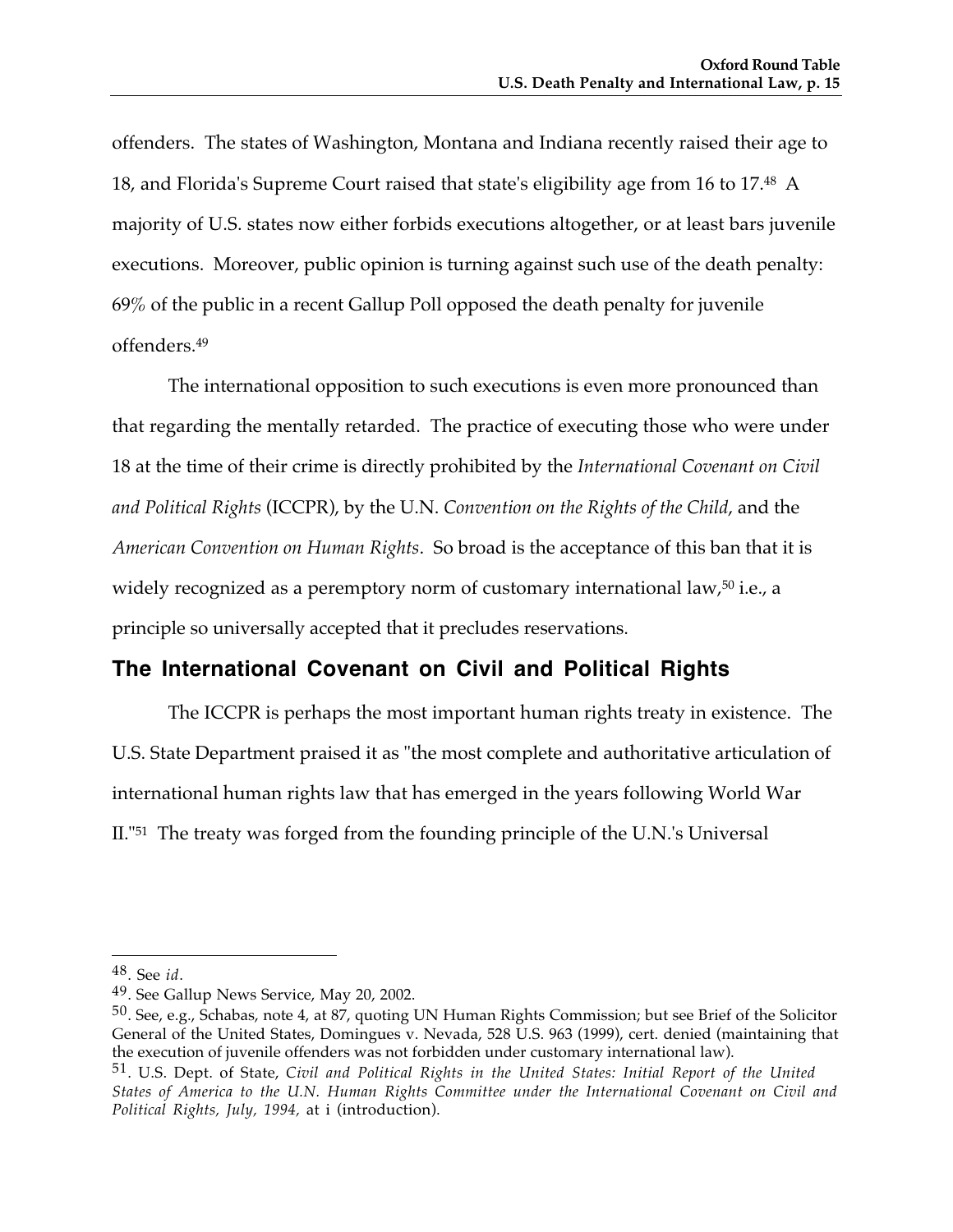Declaration of Human Rights, which states simply: "Everyone has the right to life, liberty and security of the person."52

The ICCPR was adopted 18 years later and seeks to limit the death penalty where it is still applied. With respect to juvenile offenders, Article 6 of the treaty states, in part:

5. Sentence of death shall not be imposed for crimes committed by *persons below eighteen years of age* and shall not be carried out on pregnant women.53

Today, the ICCPR has received almost universal endorsement, with 148

countries as parties to the treaty, including the U.S., which ratified the Covenant in 1992,

but with reservations. Ratification of a treaty signals a country's willingness to be

bound by the treaty. Reservations carve out some exception to the complete adherence

by a country to a treaty. Substantive reservations, such as the one the U.S. took to the

ICCPR to allow the continued execution of juveniles, are highly controversial.

The U.S. was one of only three countries which took reservations to Article 6 of

the ICCPR in ratifying the Covenant.<sup>54</sup> The U.S. reservations remain in place and have

been criticized in international forums.

The U.S. Reservation to Article 6 is quite broad and reads:

The United States reserves the right, subject to its Constitutional constraints, to impose capital punishment on *any person* (other than a pregnant woman) duly convicted under existing or future laws permitting

 $\overline{a}$ 52. Universal Declaration of Human Rights, G.A. Res. 217 A (III) (1948).

<sup>53.</sup> International Covenant on Civil and Political Rights, 999 UNTS 171 (1976), at Art. 6 (emphasis added).

<sup>54.</sup> See Schabas, note 4, at 82-83. Norway's and Ireland's reservations became moot when they abolished the death penalty.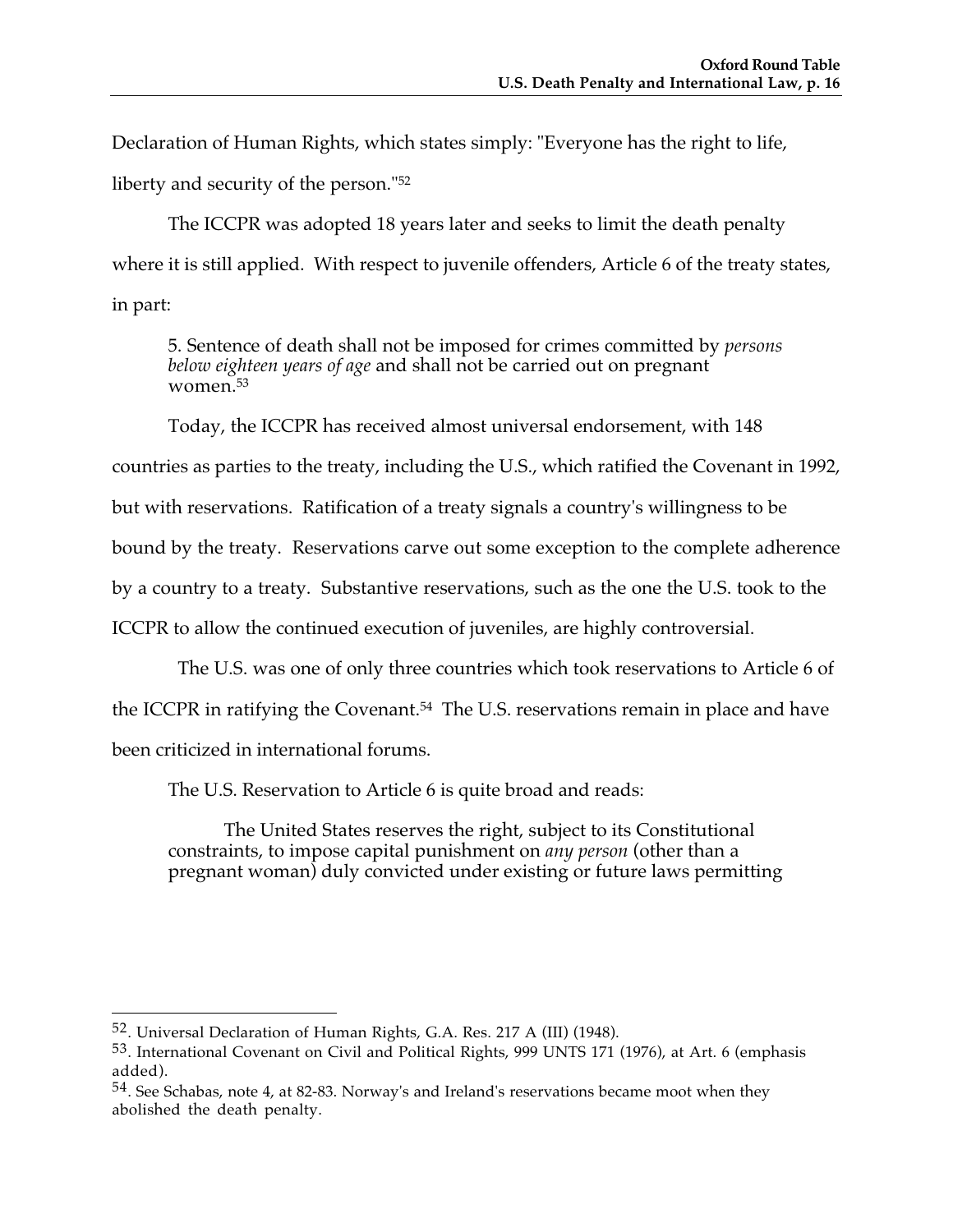the imposition of capital punishment, *including such punishment for crimes committed by persons below eighteen years of age*.55

Reservations which contradict the "object and purpose" of the treaty are considered invalid.56 Eleven countries formally protested the U.S.'s reservation to Article 6 and have stated that this reservation should not be allowed.

France's objection criticized the U.S.'s reservation as: "incompatible with the object and purpose of the Convention."57 Sweden objected because: "Reservations of this nature contribute to undermining the basis of international treaty law. All parties share a common interest in the respect for the object and purpose of the treaty to which they have chosen to become parties."58

One measure of the ICCPR's overall effectiveness has been the virtual elimination of the execution of juvenile offenders around the world. Amnesty International reported that since 1998 the U.S., the Democratic Republic of the Congo, and Iran were the only exceptions to the rule.59 Despite the U.S.'s official reservation in the treaty, the federal death penalty statute cannot be applied to juvenile offenders, and the direction of state law is towards raising the age of eligibility, thus leaving the door open for more change in the future.

### **Other Treaties Implicating Juveniles**

<sup>55.</sup> U.S. Reservation to Article 6 of the ICCPR, UN Doc. ST/LEG/SER.E/13, p.175 (emphasis added). 56. See Schabas, note 4, at 81-82.

<sup>57.</sup> *Id*. at 316.

<sup>58.</sup> *Id*. at 318.

<sup>59.</sup> Amnesty International, "UNITED STATES OF AMERICA -Too young to vote, old enough to be executed: Texas set to kill another child offender." AI-index: AMR 51/105/2001, 31/07/2001.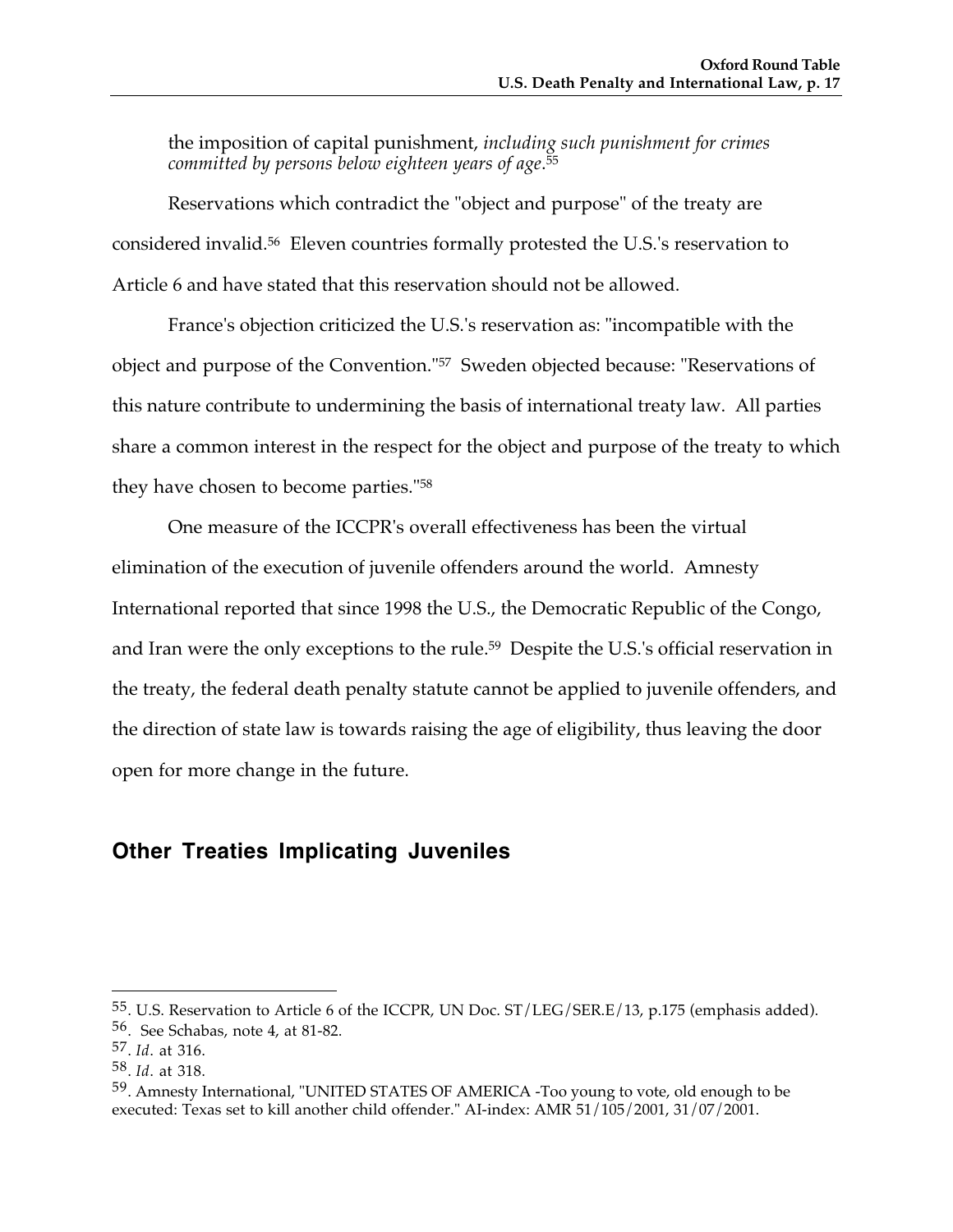The *U.N. Convention on the Rights of the Child* also specifically prohibits the use of the death penalty for juvenile offenders. Article 37(a) of this treaty states: "Neither capital punishment nor life imprisonment without possibility of release shall be imposed for offences committed by persons below eighteen years of age."60 Every country in the world has ratified this treaty, except the U.S. and Somalia.61 President Clinton signed the treaty, but the Senate is concerned with the conflict between the death penalty practice of many states in the U.S. regarding juveniles and Article 37(a).<sup>62</sup>

Similarly, the U.S. has signed but not ratified63 the *American Convention on Human Rights*. Twenty-five countries of the western hemisphere have ratified this treaty, which states: "[C]apital punishment shall not be imposed upon persons who, at the time the crime was committed, were under 18 years of age."64

While the U.S.'s full participation in these important human rights treaties is stymied by its continued use of the death penalty against juveniles, these treaties offer an area of common ground and basic principles to which the U.S. and most other countries adhere.65

<sup>60.</sup> G.A. Res. 44/25, U.N. GAOR, 44th Sess., Supp. No. 49 (1989).

<sup>61.</sup> See B. Crossette, Tying Down Gulliver With Those Pesky Treaties, N.Y. Times, Aug. 8, 1999 (Week in Review).

 $62$ . Indeed, former President Bush refused to even sign this accord because "it is contrary to some state laws, because it prohibits certain criminal punishment, including the death penalty, for children under age eighteen." T. McNulty, "U.S. Out in Cold, Won't Sign Pact on Children," Chicago Tribune, Sept. 30, 1990, at 4.

<sup>63.</sup> Under the U.S. Constitution, the President signs international treaties, but they are ratified by the Senate, which advises and consents with the President. Under international law, a country is expected to abide by a treaty it has signed, even as it awaits final ratification. See International Commission of Jurists, *Administration of the Death Penalty in the United States* 33 (June 1996).

<sup>64.</sup> Amer. Conv. on Human Rights, Article 4(5); OASTS N.36 (1979).

<sup>65.</sup> Justice Sandra O'Connor of the U.S. Supreme Court, remarked: "I think domestic courts should faithfully recognize the obligations imposed by international law. The Supremacy Clause of the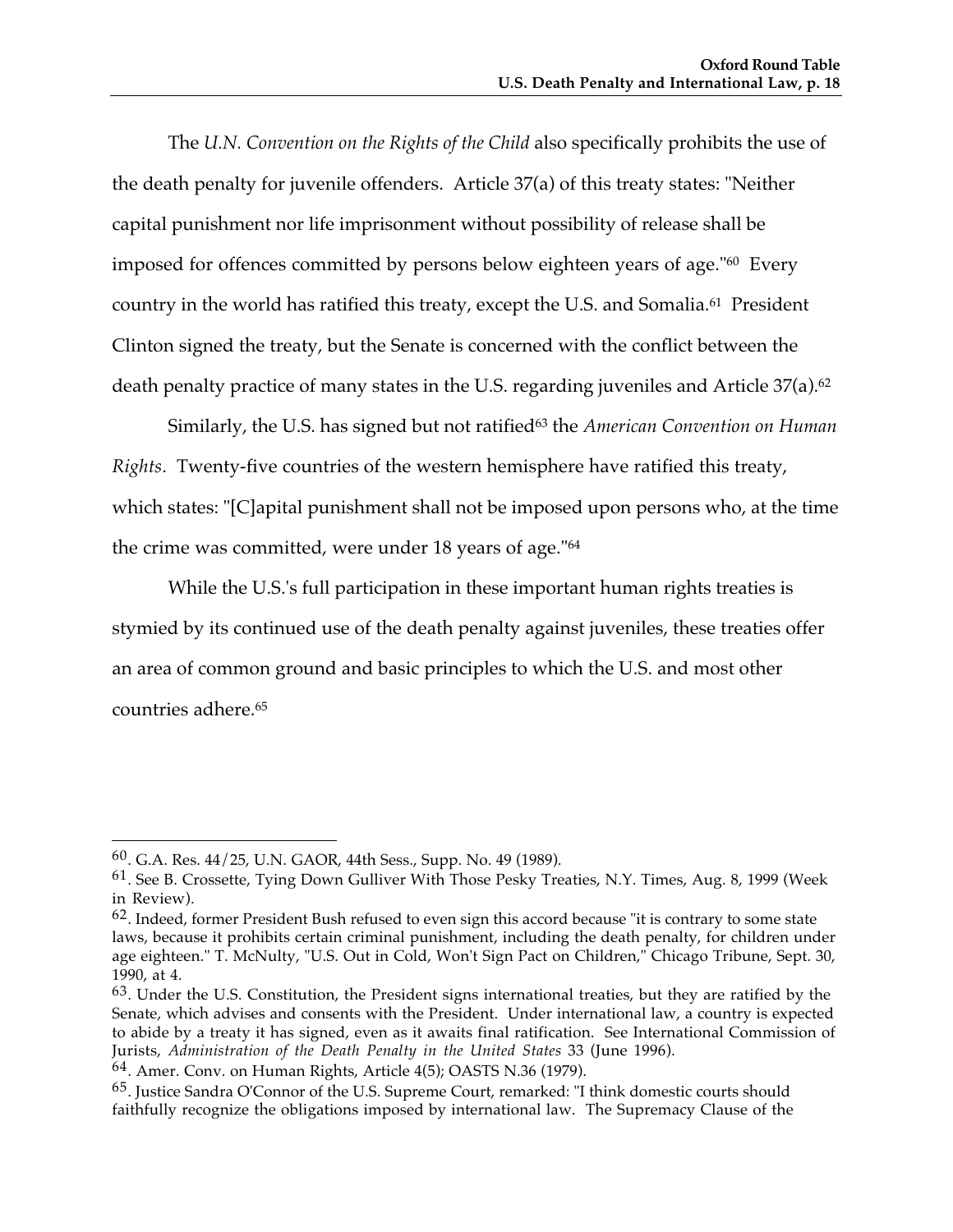## **Innocence and Human Rights**

Nowhere do the principles of U.S. law and the ideals of human rights meld more completely than around the issue of innocence. The concern about mistakes in capital cases is the most powerful driving force towards a re-evaluation of the death penalty in the U.S. today. Supreme Court Justices, legislators, conservative political leaders and commentators have all expressed deep concerns about revelations of innocent people on death row in recent years. From a human rights' perspective, the danger of executing an innocent person has played a key role in the abolition of the death penalty in other countries.<sup>66</sup>

Surprisingly, this issue has only been peripherally explored in U.S. courts. While it is certainly true that guilt or innocence is the ultimate focus of all criminal procedures, defendants who are convicted generally challenge their conviction tangentially by pointing to unfair or unconstitutional procedures used in their arrest or trial. A bold claim of simple innocence is both rare and disfavored.67

The spate of innocent defendants who have been released from death row in recent years has played a leading role in changing the death penalty debate. Governor George Ryan of Illinois, a Republican supporter of the death penalty, declared that the system was so infected with error that the executions in his state had to be immediately

United States Constitution gives legal force to foreign treaties, and our status as a free nation demands faithful compliance with the law of free nations." S. O'Connor, *Federalism of Free Nations, in International Law Decisions in National Courts* 13, 18 (T. Franck & G. Fox eds., 1996).

<sup>66.</sup> See, e.g., Bedau, et al., *Miscarriages of Justice in Potentially Capital Cases*, 40 Stanford L. Rev. 21, 22-23 (1987).

<sup>67.</sup> See Herrera v. Collins, 506 U.S. 390 (1993).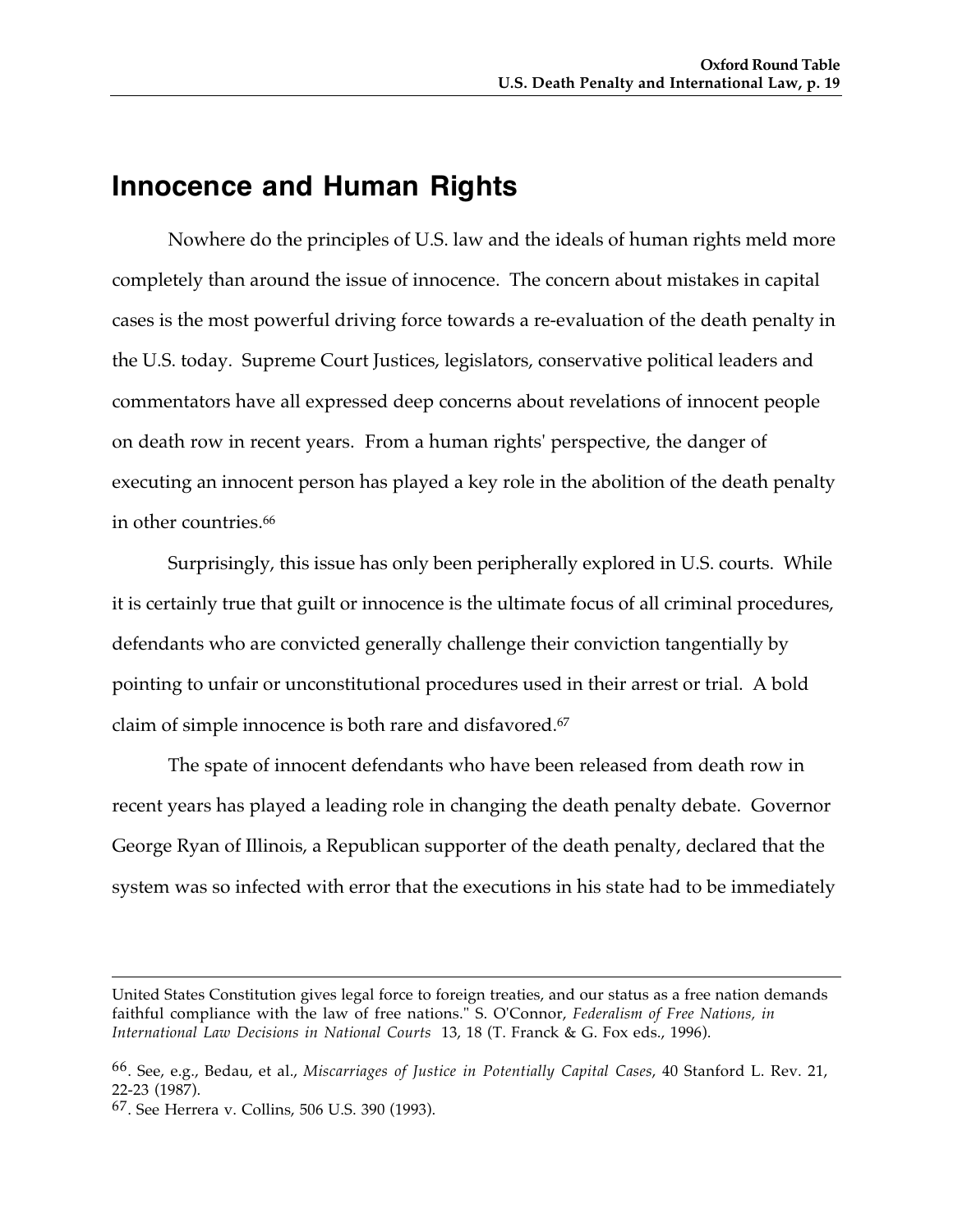stopped, thereby opening the door to an examination of many of the criticisms that have been raised about the death penalty over the years.<sup>68</sup>

Not even the most ardent death penalty proponent would suggest that the risk of executing innocent people raises no serious concerns. Conservatives such as Pat Robertson, George Will, and most recently Justice Sandra Day O'Connor of the U.S. Supreme Court, have voiced serious doubts about the death penalty. It has now become more acceptable for politicians to criticize and even oppose capital punishment. Expressing concerns about protecting the innocent could hardly be equated with being soft on crime.

While a claim of actual innocence made by one individual on death row is a factual matter, the *risk* of executing innocent people is a much broader issue, and one which combines both legal issues and the principles of human rights. The 102 people who have been released from death row since 1973, the repeated exonerations through DNA testing and the work of journalism students, the startling realization that the system has many times come close to executing the wrong person, have led many people to the conclusion that the death penalty can no longer be tolerated.

It was the *risk* of another error that led Governor George Ryan of Illinois to declare a moratorium on all executions in his state, after it was revealed that 13 people were exonerated in the same time that 12 were executed. It was the *risk* of executing an innocent person, who would then have no recourse in the courts, that recently led a

-

<sup>68.</sup> See K. Armstrong & S. Mills, "Ryan: 'Until I can be sure,'" Chicago Tribune, Feb. 1, 2000.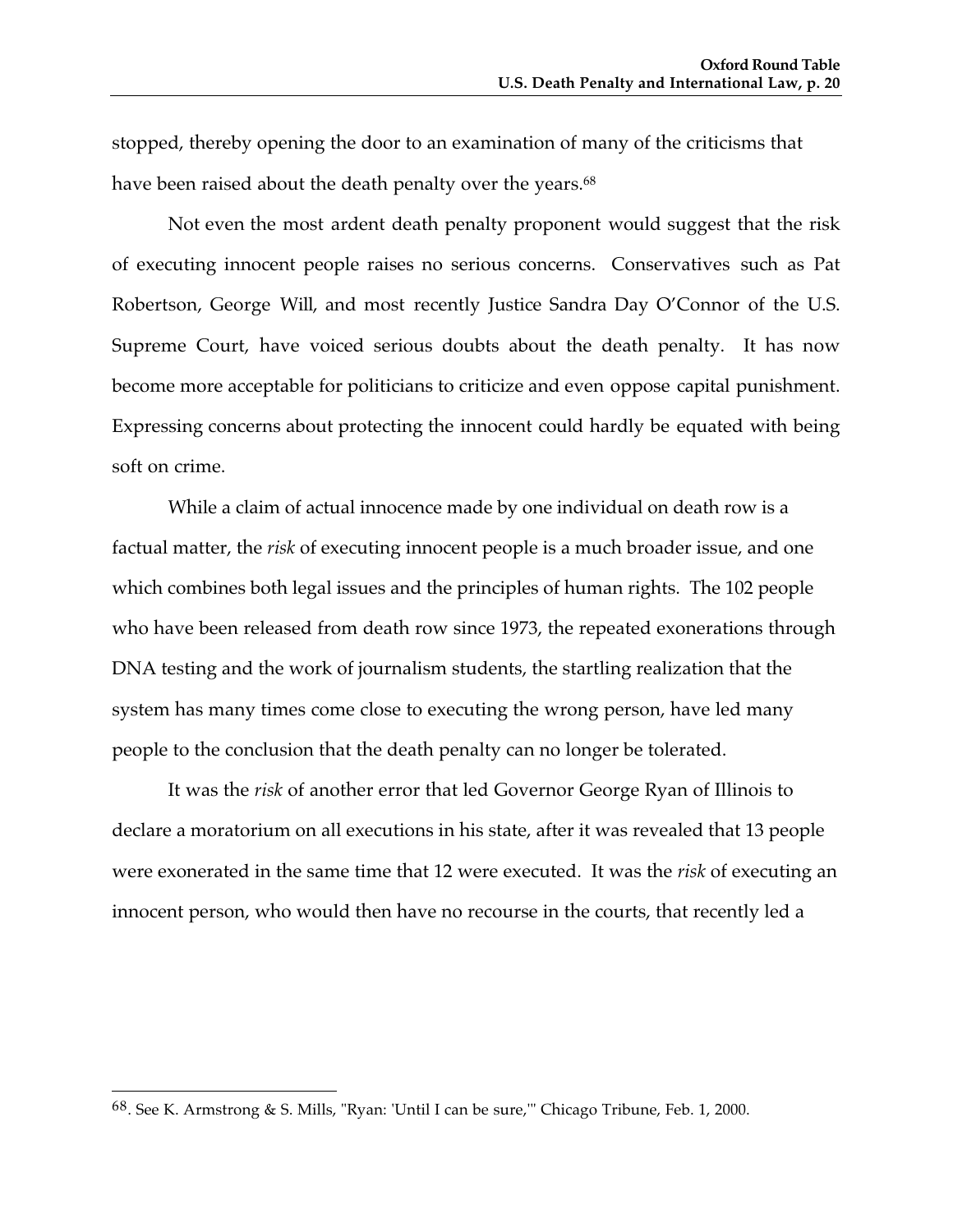federal judge in New York to declare the death penalty lacked due process. Judge

Rakoff held that the death penalty was unconstitutional:

In brief, the Court found that the best available evidence indicates that, on the one hand, innocent people are sentenced to death with materially greater frequency than was previously supposed and that, on the other hand, convincing proof of their innocence often does not merge until long after their convictions. It is therefore fully foreseeable that in enforcing the death penalty, a meaningful number of innocent people will be executed who otherwise would eventually be able to prove their innocence.<sup>69</sup>

A similar conclusion was recently drawn by the *Arizona Republic,* a newspaper in

a staunchly pro-death penalty state, that editorialized for the death penalty for many

years. The *risks* associated with the death penalty have become so high that they

shifted the balance from support to opposition. The paper explained the basis for its

new position against the death penalty:

The argument against the death penalty has become more profound and salient. Simply put, we now know beyond dispute that the criminal-justice system wrongly sentences people to death. We even know their names, because since 1970, 101 of them have subsequently been found innocent.

Moreover, the pace of exonerations has been accelerating, due in part to the wider use of DNA evidence....

 The theoretical argument that the criminal-justice system, being a human institution, is bound to be fallible is no longer theoretical. It's a reality, and public policy must confront it.70

It is at this point that the reformists and the abolitionists begin to come together.

Can the death penalty be sufficiently reformed, or must it be repealed to protect

innocent defendants? So, too, those in the U.S. who approach the death penalty from a

constitutional perspective are asking the same questions as those who approach it from

<sup>69.</sup> United States v. Quinones, No. 53 00 Cr.761 (JSR) (U.S. Dist. Ct., Southern Dist. of N.Y. 2002) (Rakoff, J.) (the ruling, so far, only affects the defendants in this case).

<sup>70.</sup> Editorial, The Arizona Republic, July 28, 2002.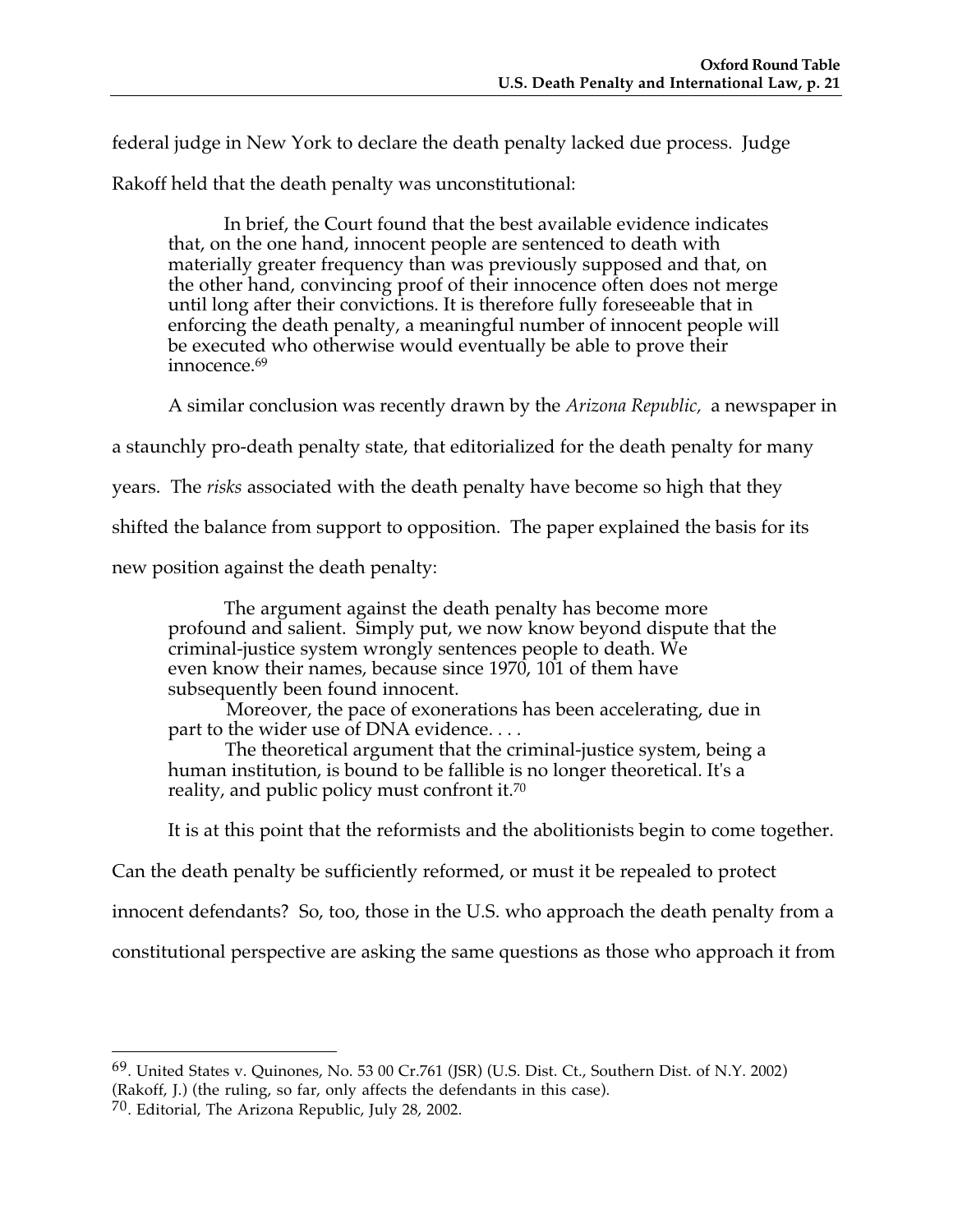a human rights perspective: can this punishment be justified, given the risks it presents to innocent life?

Of course, challenges focused on innocence can be overstated. For example, it probably would do little good for human rights advocates to criticize the U.S. for executing innocent people. There is, in fact, insufficient proof to assert that this has definitively happened in recent years. But a mutual agreement to take immediate steps to ensure that innocent people no longer face the risk of execution is an ideal that many countries could aspire to. While the U.S. is not likely to renounce its *right* to employ the death penalty, it may ultimately choose to forego that right if many innocent lives are demonstrably at risk.

### **Further Applications of International Law to the U.S. Death Penalty**

#### **The Execution of Foreign Nationals**

-

The most direct challenge to the U.S. death penalty under international law has involved the execution of foreign nationals, especially when they have not been accorded their rights under the *Vienna Convention on Consular Relations*.71 The U.S., along with at least 164 other countries of the world, has long been a party to the Vienna Convention. Article 36 of this Convention requires officials in the U.S. who place foreign nationals under arrest to inform them of their rights to confer with the consular

<sup>71.</sup> Vienna Convention on Consular Relations, 21 U.S.T. 77, 596 U.N.T.S. 261 (April 24, 1963) (ratified by the U.S. in 1969) (hereinafter Vienna Convention).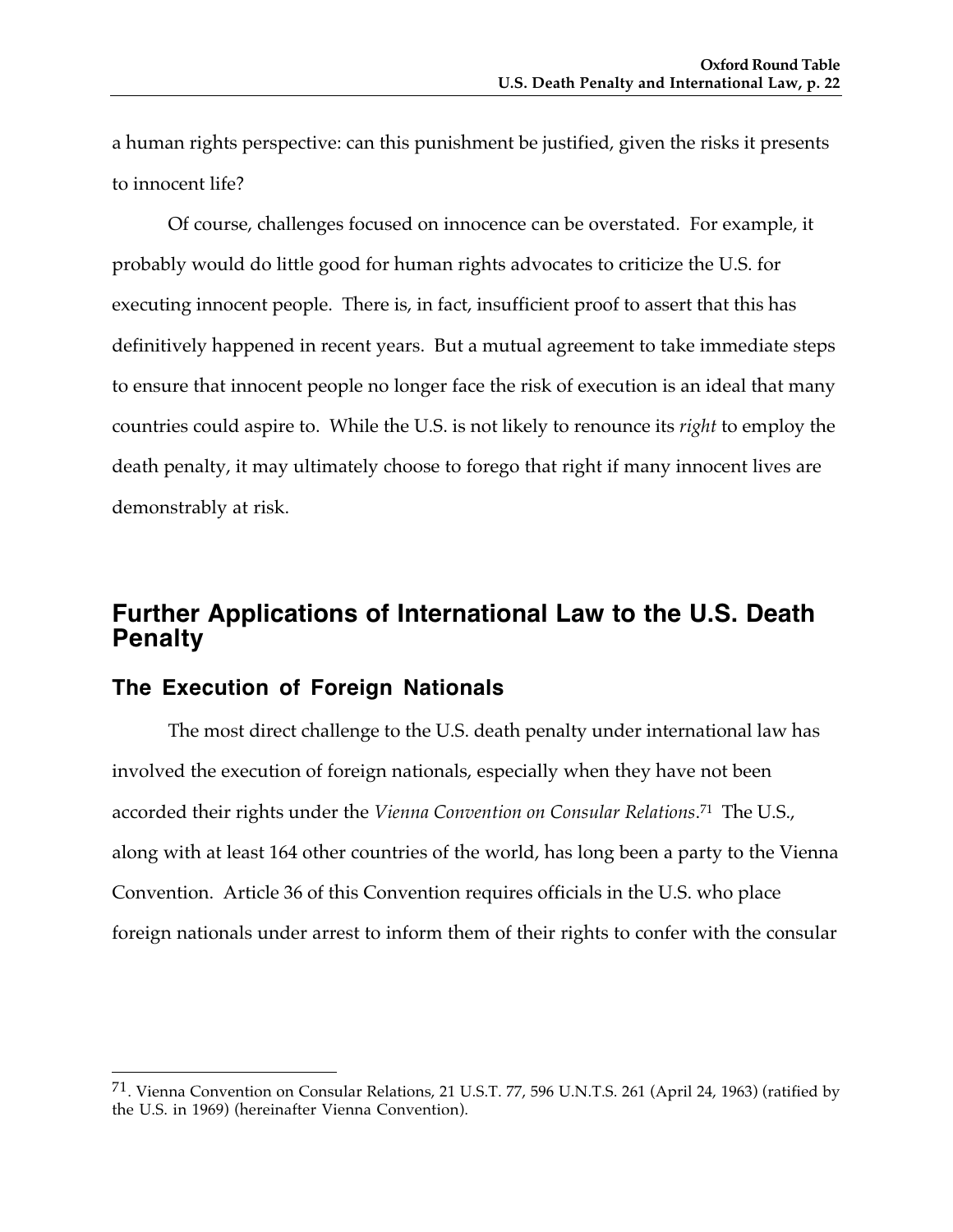officials of their home country.72 This provision, which is binding on all states under the U.S. Constitution, has been regularly ignored.

To begin with, international law, even when ratified by the U.S., is often unfamiliar to officials in state government. As one spokesman for the California Attorney General's office said, "Californians elect their legislators and their governor to write the laws . . . and they should not have to abdicate that authority to foreign treaties approved by someone in Washington."73

Furthermore, there is a pervasive lack of knowledge about law enforcement's obligations under the Vienna Convention. Police have routinely failed to notify foreign nationals of their rights, partly because they are unaware of the law. Gerald Arenberg, executive director of the Association of Retired Police Chiefs noted: "In my 47 years in law enforcement, I have never seen anything from the State Department or FBI about this" duty to inform arrestees.74

And former New York Police Commissioner Howard Safir, when asked about the Vienna Convention, first said he had never heard of it, and then, after a brief explanation, remarked: "Oh, right, that treaty we're not enforcing."75

Even when they are aware of the treaty, law enforcement officials may believe it is inapplicable. Joe Owmby, a prosecutor in Texas, argued at a capital trial that the Vienna Convention was irrelevant because it was not a Texas law. "If you pick up the

<sup>72.</sup> *Id*. at Article 36(1)(b).

<sup>73.</sup> S. Meisler, "Activists Say Courts Abuse Rights of Juvenile Defendants," L.A. Times, Nov. 18, 1998 (quoting Rob Stutzman).

<sup>&</sup>lt;sup>74</sup>. M. Jacobs, "Foreigners on Death Row Seek Link to Diplomats," S.F. Daily Journal, Nov. 5, 1997. 75. L. Ballard, *The Vienna Convention, Consular Access, and Other Assistance Available to Foreign Nationals: A Guide for Criminal Defense and Immigration Attorneys*, at n. 6 (1998) (on file with DPIC).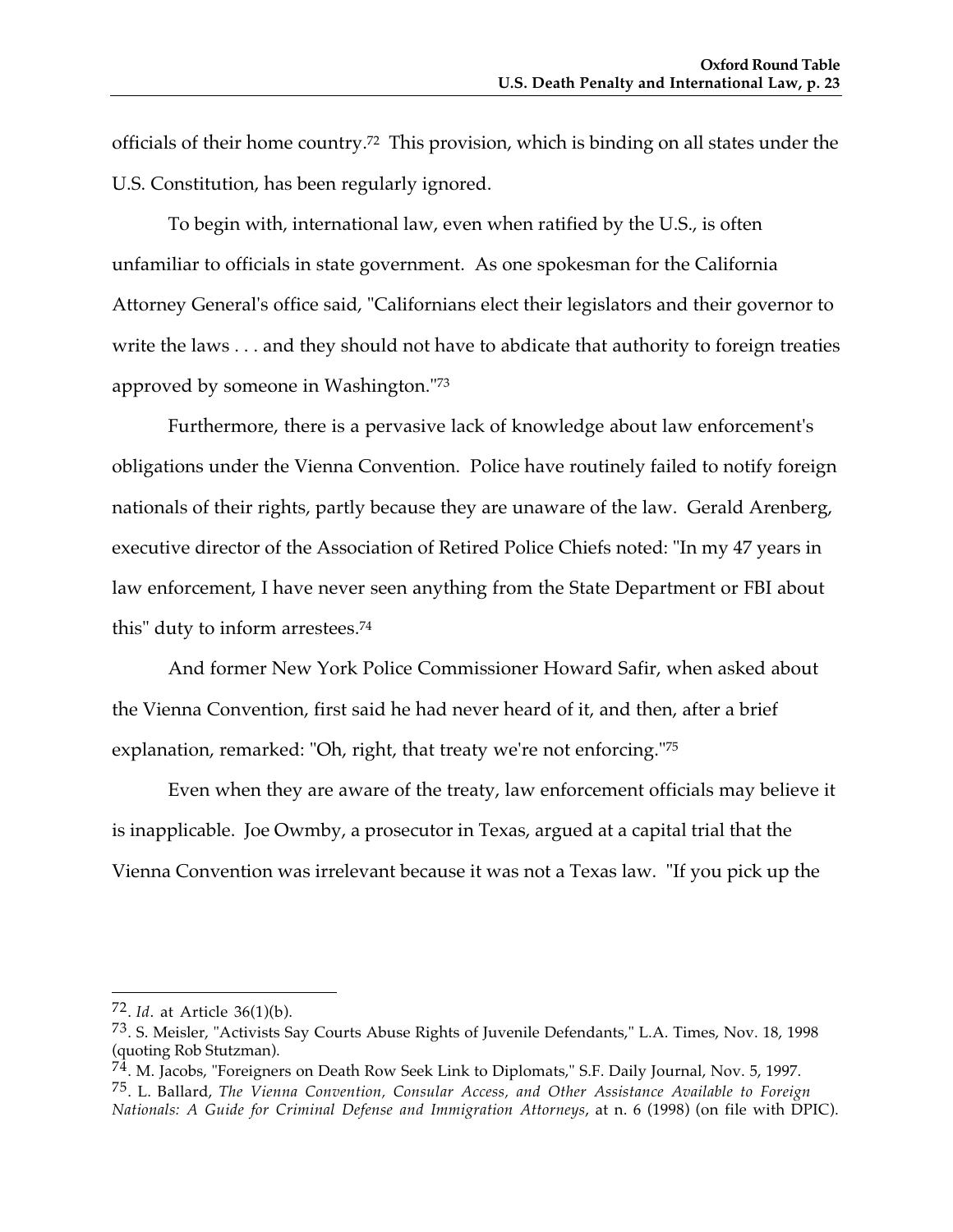criminal code," he said afterwards, "it doesn't say anything about the Geneva [sic] Convention."76

Although over 140 foreign nationals have been sentenced to death since capital punishment was reinstated in 1976, the issue began to emerge when Carlos Santana of the Dominican Republic was executed in Texas in 1993. Two days later, Ramon Montoya of Mexico was also executed in Texas. Montoya's execution was met with outrage and street protests in Mexico, which strongly opposes the death penalty.<sup>77</sup> Mexico subsequently began intervening at earlier stages in death penalty cases. A fundamental problem became clear: neither Mexico nor the many defendants of Mexican citizenship had been notified at the time of arrest of their rights under the Vienna Convention. Research has revealed at least 56 Mexican citizens on death rows across the U.S., and a similar number of citizens from other countries, have been sentenced to death without proper consular notification.<sup>78</sup>

The issue reached the highest courts of both the U.S. and the world with the pending execution of Angel Breard in Virginia in 1998. Like most of the other foreign nationals on death row, Breard was not informed of his consular rights when arrested for murder in 1992. Breard was a citizen of Paraguay who had come to the U.S. in 1986.

At trial, he had rejected the advice of his appointed American lawyers, refusing a plea agreement offered by the state and insisting on testifying in his own defense.

<sup>76.</sup> A. Villafranca, "Consulate Issue Raised in Trial of Mexican Convicted of Murder," Houston Chronicle, Oct. 2, 1997.

<sup>&</sup>lt;sup>77</sup>. "Texas Executes a Mexican Killer, Raising a Furor Across the Border," N.Y. Times, Mar. 26, 1993.

<sup>78.</sup> See "Are 65 Illegally on Death Row in U.S.?," National Law Journal, April 27, 1998, at A16; see also M. Warren, Human Rights Research, note 87 below.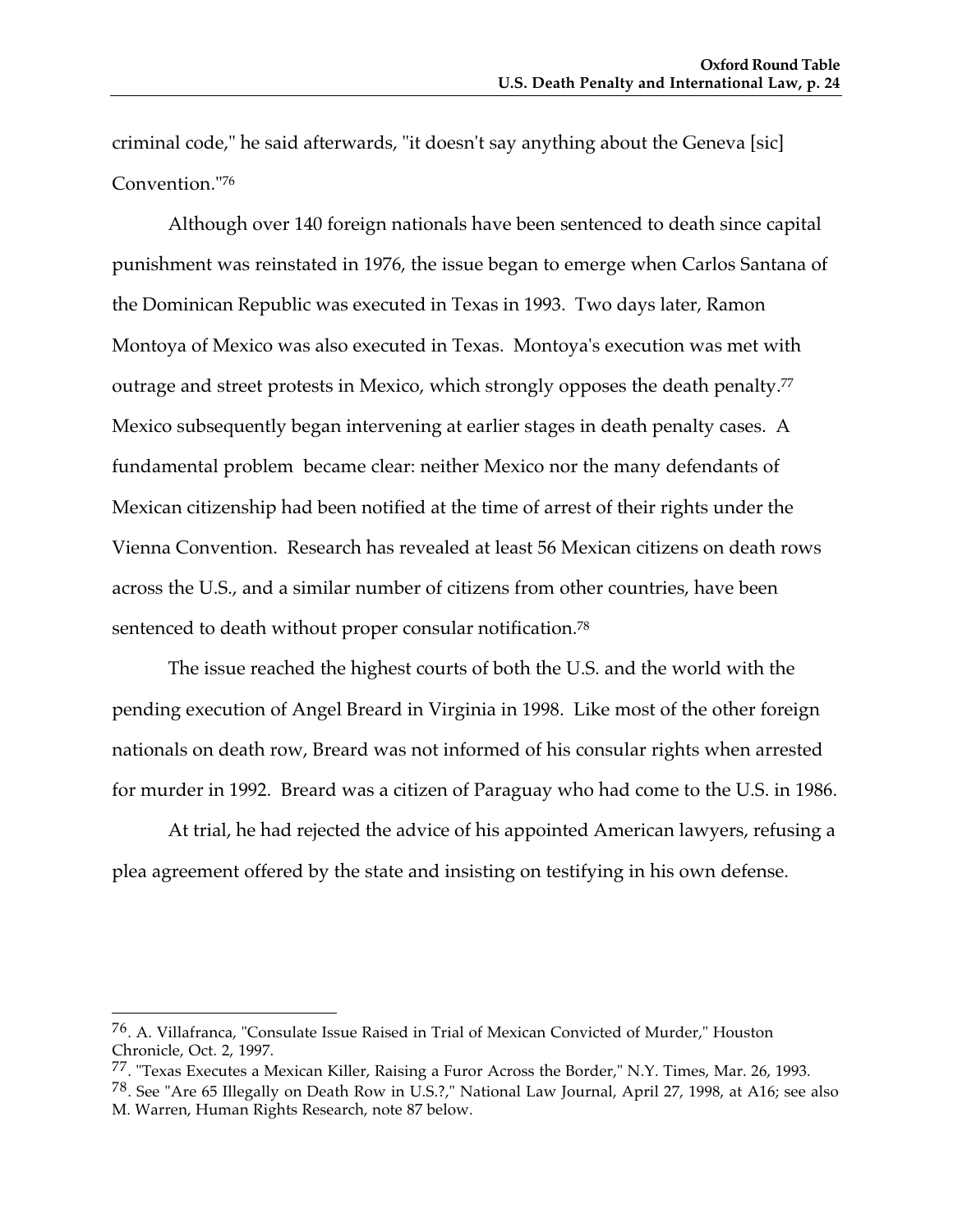Breard admitted his involvement in the crime, but claimed he was compelled by a satanic curse placed on him by his father-in-law.79 While such an admission may have garnered leniency in a Paraguayan court, here it sealed his fate. Advice from his consulate about these distinctions might have made a critical difference. Instead, he was found guilty and sentenced to death in 1993.

Paraguay attempted to intervene on his behalf in the appeals process, claiming that if Breard had received early advice from his government, he would have avoided the mistakes he made at trial. However, intervention was barred by the Eleventh Amendment to the U.S. Constitution, which forbids suits by foreign countries against a state.80 While this matter was being further appealed, Paraguay filed suit in the International Court of Justice at The Hague. In that forum, Paraguay asked for a ruling to prevent the imminent execution of Breard because of the U.S. violation of the Vienna Convention. The International Court, recognizing that there was not sufficient time before the execution to adequately hear from both sides and render a decision, unanimously ruled that the execution should be delayed, at least until the court could fully review the matter. 81

#### **The U.S. Response**

 $\overline{a}$ 

The U.S. Supreme Court, on the eve of the scheduled execution, considered the various petitions that had been presented to lower courts by Paraguay and by Angel

<sup>79.</sup> See B. Masters, "World Court Tells U.S. To Halt Va. Execution," Washington Post, April 10, 1998, at C1.

<sup>80.</sup> See Breard v. Greene, 140 L.Ed.2d 529, 538 (1998) (per curiam).

<sup>81.</sup> Case Concerning the Vienna Convention on Consular Relations (Paraguay v. United States of America) No. 99 (International Court of Justice, April 9, 1998).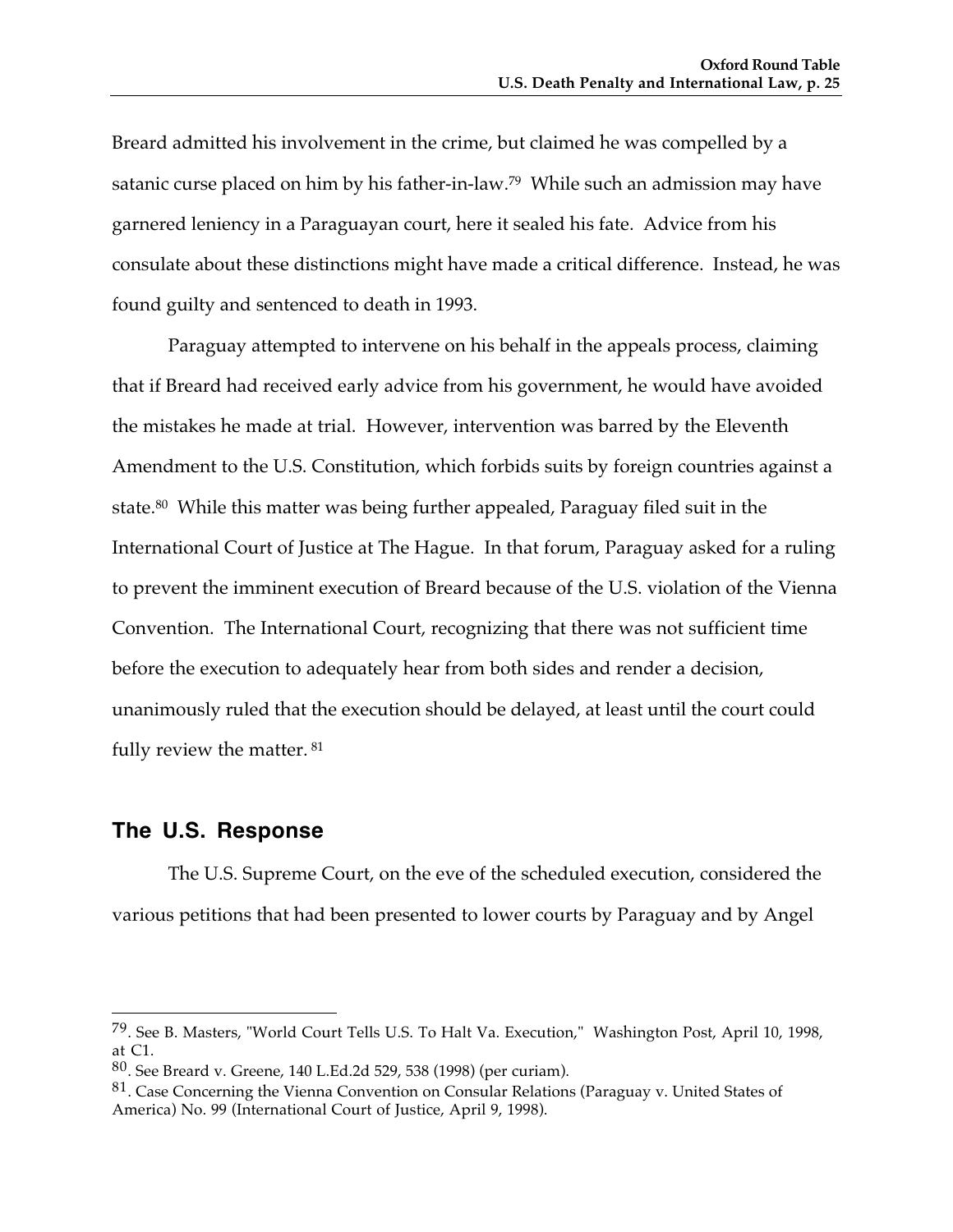Breard himself. The Court refused to stay the execution, primarily because it found that Breard had not raised his claim regarding the Vienna Convention in a timely manner.82 This procedural bar, the court held, not only precluded Breard's individual claim, but also any influence of the International Court of Justice. Breard was then executed on April 14, 1998.

The implications of Breard's execution and of other similar cases are broad. U.S. citizens travel frequently around the world. If arrested, they often depend on help from the U.S. Embassy in understanding and defending against charges from a variety of legal systems quite different from their own. Other countries can impress on the U.S. the importance of mutual cooperation in protecting the basic rights of foreign nationals.

The President of the European Union, in challenging a similar case of Stanley Faulder, a Canadian national denied his consular rights in Texas, warned of the consequences of disregarding international law: "The EU (European Union) is seriously concerned that this disregard of Texan Authorities in a case where someone is under prosecution for a capital crime may lead to erosion of international consular protection."83

The U.S. is constantly in need of international cooperation on such matters as defense, drug enforcement, economics, and human rights. 84 Perhaps in recognition of

<sup>82.</sup> *Breard*, 140 L.Ed. at 537.

<sup>83.</sup> Letter from Helmut Tuerk, Austrian Ambassador to the U.S., to Gov. George W. Bush of Texas, Dec. 8, 1998 (on file with DPIC).

<sup>84.</sup> Ironically, the U.S. was the first country to appeal to the International Court of Justice to enforce the Vienna Convention. When Iran seized the U.S. Embassy and held Americans hostage in 1979, the U.S. sought and secured a ruling from the International Court condemning Iran's action. But with a ruling adverse to the its position, the U.S. has chosen not to comply. United States Diplomatic and Consular Staff in Iran (U.S. v. Iran), 1980 ICJ Rep. 3 (Judgement of May 24).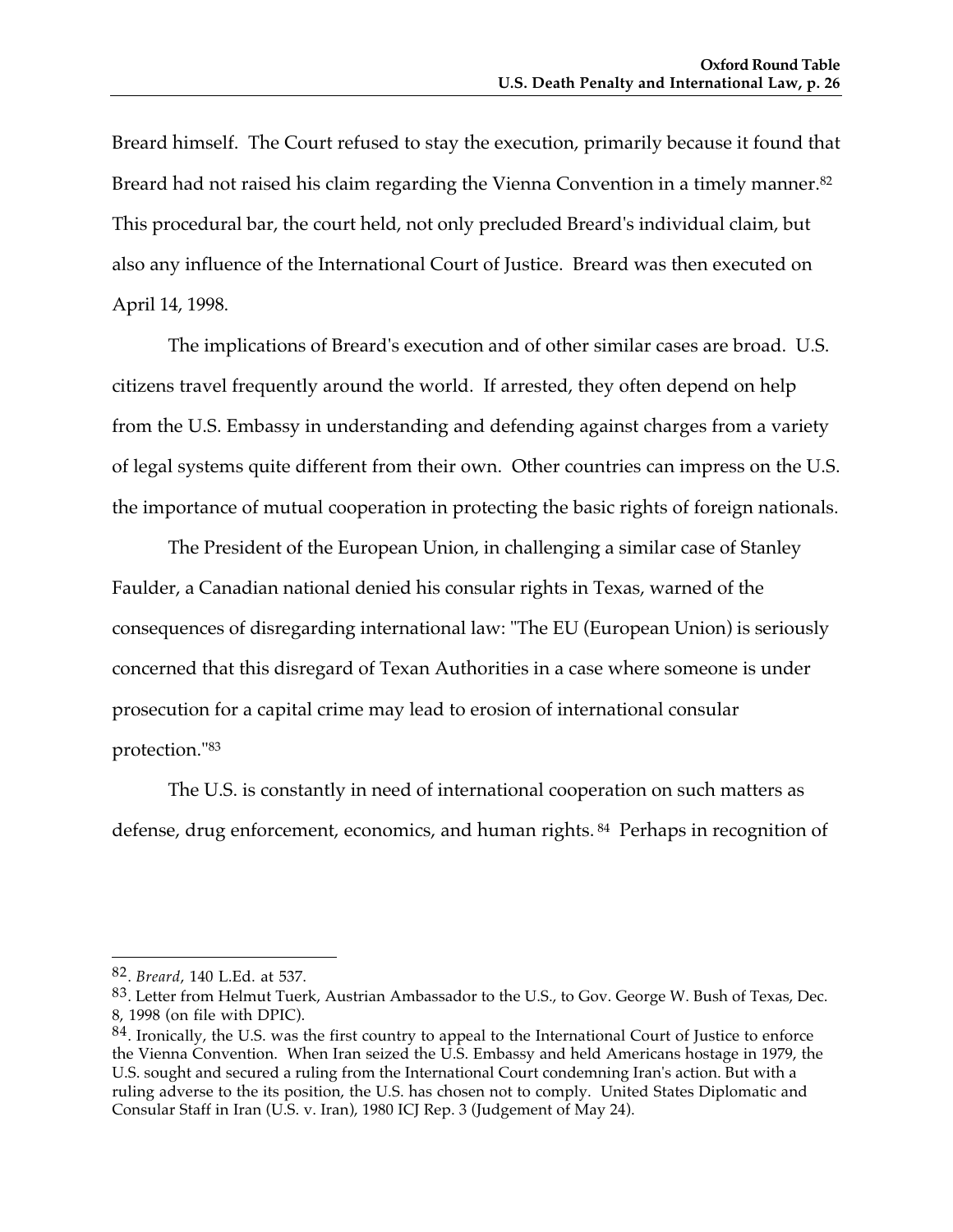this need, the State Department has undertaken an information campaign to alert law enforcement officers about their duties under the Vienna Convention.<sup>85</sup> Another positive sign was a recent decision by the Oklahoma Court of Criminal Appeals overturning the death sentence of Gerardo Valdez, a Mexican national facing execution. At the eleventh hour, the court reduced his sentence to life, noting that his attorney and the state should have assisted the defendant in contacting the Mexican consulate, which could have provided assistance.86

Seventeen foreign nationals have been executed in the U.S. since the death penalty was reinstated in 1976. At least 122 foreign nationals from 33 countries are facing execution in the U.S. as of July, 2002, so this issue will surely grow in importance.87

## **Racial Bias and Human Rights**

Three of the key human rights treaties that the U.S. has ratified condemn punishments meted out in an arbitrary or discriminatory way. The ICCPR forbids any arbitrary use of the death penalty.88 The *U.N. Convention Against Torture and Other Cruel, Inhuman or Degrading Treatment or Punishment*, which was adopted by the U.N. General Assembly in 1984,<sup>89</sup> signed by President Ronald Reagan in 1988, and ratified by

<sup>85.</sup> See U.S. Dept. of State, *Consular Notification and Access* , periodically updated, (instructions for law enforcement officials).

<sup>86.</sup> See New York Times, July 21, 2001; Valdez v. Oklahoma, No. PCD - 2001-1011 (Ct. of Crim. App., May 1, 2002). See also, United States v. Lombera-Camorlinga, 170 F.3d 1241 (9th Cir. 1999); Ademodi v. State, No. 90063152 (4th Dist. Minn. Dec. 21, 1998).

<sup>87.</sup> See Mark Warren, Human Rights Research, at

http://www.deathpenaltyinfo.org/foreignnatl.html.

<sup>88.</sup> See ICCPR, note 34, at Art. 6(1).

<sup>89.</sup> Convention against Torture and Other Cruel, Inhuman or Degrading Treatment or Punishment, G.A.Res. 39/46 (Dec. 17, 1984).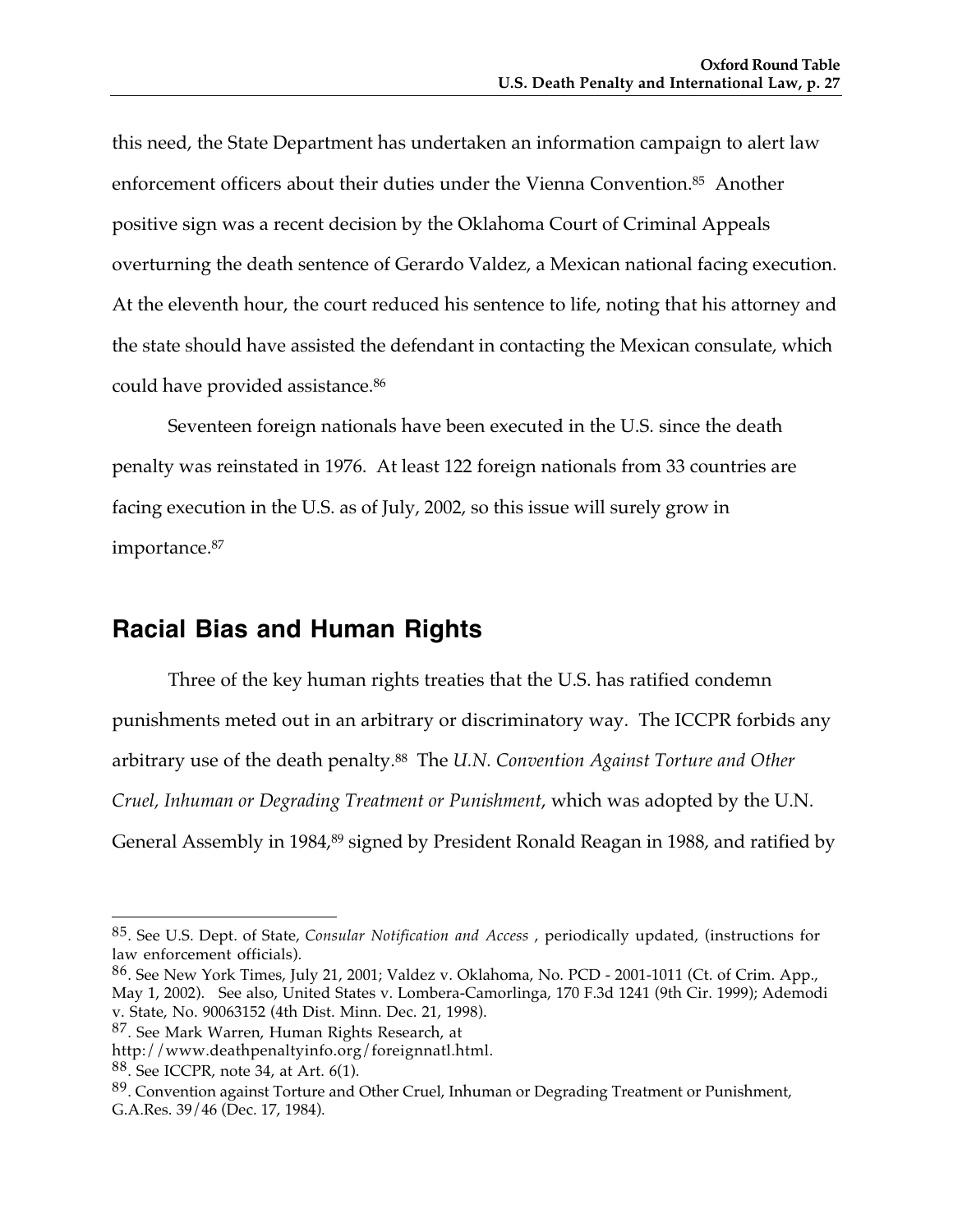the United States in 1994, forbids torture and the infliction of severe pain or suffering

*"based on discrimination of any kind."*90 And the *International Convention on the Elimination*

*of All Forms of Racial Discrimination* (the Race Convention), signed by the U.S. in 1966 and

ratified in 1994, requires parties to "guarantee the right of everyone, *without distinction*

*as to race,* . . . equality before the law" and all tribunals of justice.<sup>91</sup>

The U.N.'s Special Rapporteur and the International Commission of Jurists, following their visits to the U.S. in 1997 and 1996 respectively, decried the evidence of racial bias in the use of the death penalty. The Jurists noted:

The Mission is of the opinion that . . . the administration of capital punishment in the United States continues to be discriminatory and unjust -- and hence 'arbitrary' --, and thus not in consonance with Articles 6 and 14 of the Political Covenant (ICCPR) and Article 2(c) of the Race Convention.92

More recently, the Inter-American Commission on Human Rights found the U.S. in violation of international law for the 1992 execution of William Andrews in Utah. Despite evidence of racial discrimination on the part of the jury at Andrews's trial in the form of a note found saying, "Hang the Niggers," the Utah court declined to hold an investigatory hearing and proceeded with the trial and death sentencing. U.S. courts upheld the sentence. The Commission's ruling advised the U.S. to pay adequate compensation to Mr. Andrews' next of kin for this injustice.93

The official U.S. response to this criticism has been denial, despite an extensive array of conclusive studies pointing to racial discrimination in the death penalty. In a recent overview of research on the subject of race and the death penalty in the U.S.

 $\overline{a}$ 90. *Id*. at Art. 1(1) (emphasis added).

<sup>91.</sup> G.A. Res. 2106 A (XX) (Dec. 21, 1965), at Art. 5 (emphasis added).

<sup>&</sup>lt;sup>92</sup>. International Commission of Jurists, note 63, at 68, § vi.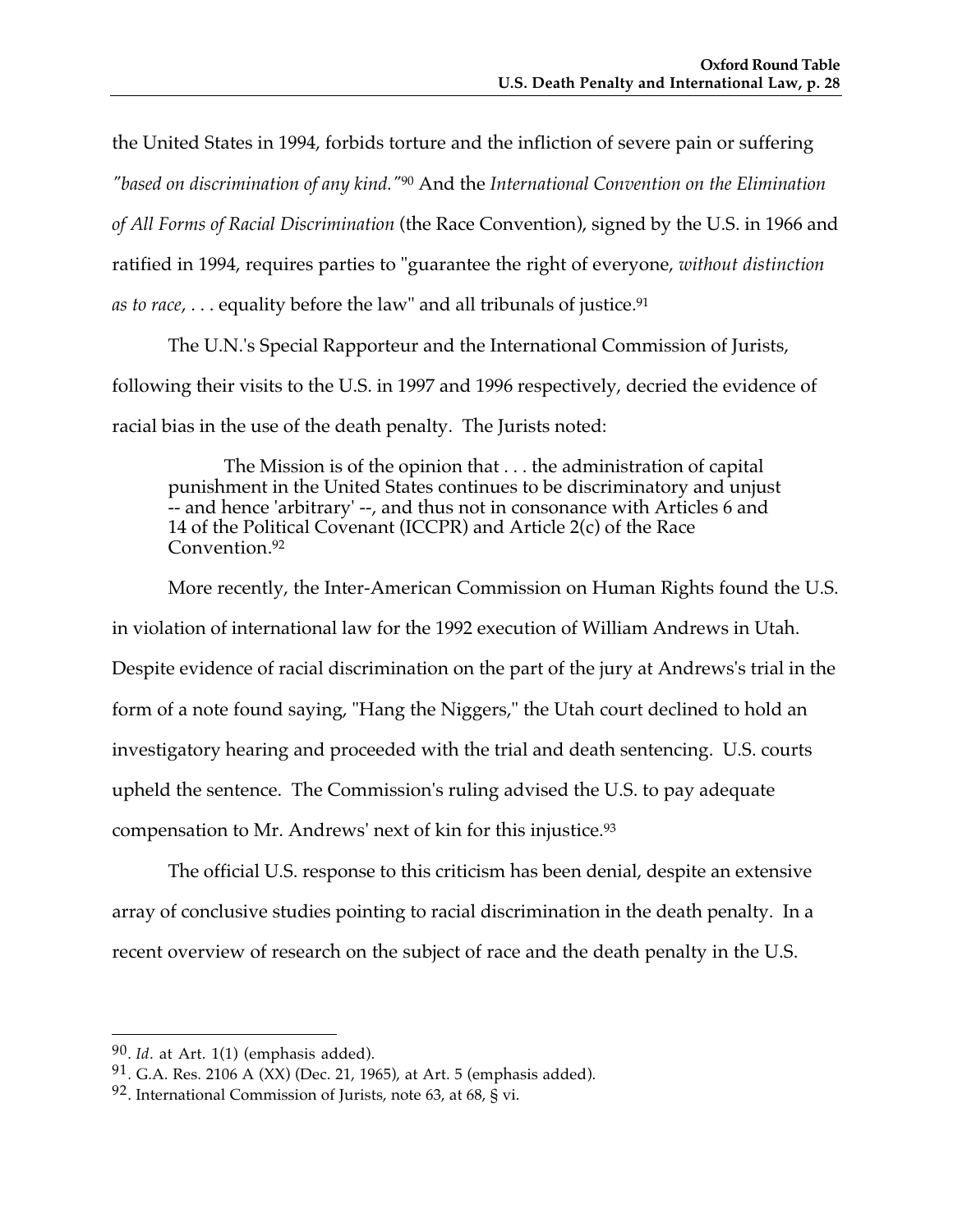published in the Cornell Law Review, researchers found relevant race data in 29 of the death penalty states. In 90% (26/29) of these states, there was evidence of race-ofvictim disparities (i.e., under otherwise similar circumstances, a defendant was more likely to receive a death sentence if the victim was white than if the victim was black).<sup>94</sup> These results were consistent with the conclusion of a 1990 General Accounting Office review finding similar patterns of racial bias across the country in the death penalty.95 Such persistent and pervasive reports should invoke remedial action, but almost nothing has been done.

The U.S. Supreme Court held in 1987 that to establish a federal constitutional violation, discrimination must be proven on an individual case basis, not with statistical patterns of bias.<sup>96</sup> But the Court said that legislative bodies could provide statutory remedies relying on statistical evidence. However, the U.S. Congress has failed to pass such legislation, which would allow broad challenges to the racially discriminatory application of the death penalty. The U.S.'s ratification of the Race Convention, as well as the ICCPR and the Torture Convention, along with the requirement that the U.S. regularly report about its compliance, presents other parties to the treaties the chance to raise questions about race and the death penalty in the appropriate forum.

 <sup>93.</sup> Inter-American Commission on Human Rights, Report No. 57/96 (1998).

<sup>94.</sup> D. Baldus, et al., *Racial Discrimination and the Death Penalty in the Post-Furman Era: An Empirical and Legal Overview, with Recent Findings from Philadelphia*, 83 Cornell Law Rev. 1638, 1661 (1998).

<sup>95.</sup> U.S. Gen. Acct. Ofc., *Death Penalty Sentencing: Research Indicates Patterns of Racial Disparities* (1990). Another recent study found that nearly 98% of the country's district attorneys responsible for the decision to seek the death penalty are white. Only 1% are black. See J. Pokorak*, Probing the Capital Prosecutor's Perspective: Race of the Discretionary Actors*, 83 Cornell Law Rev. 1811 (1998). 96. See McCleskey v. Kemp, 481 U.S. 271 (1987).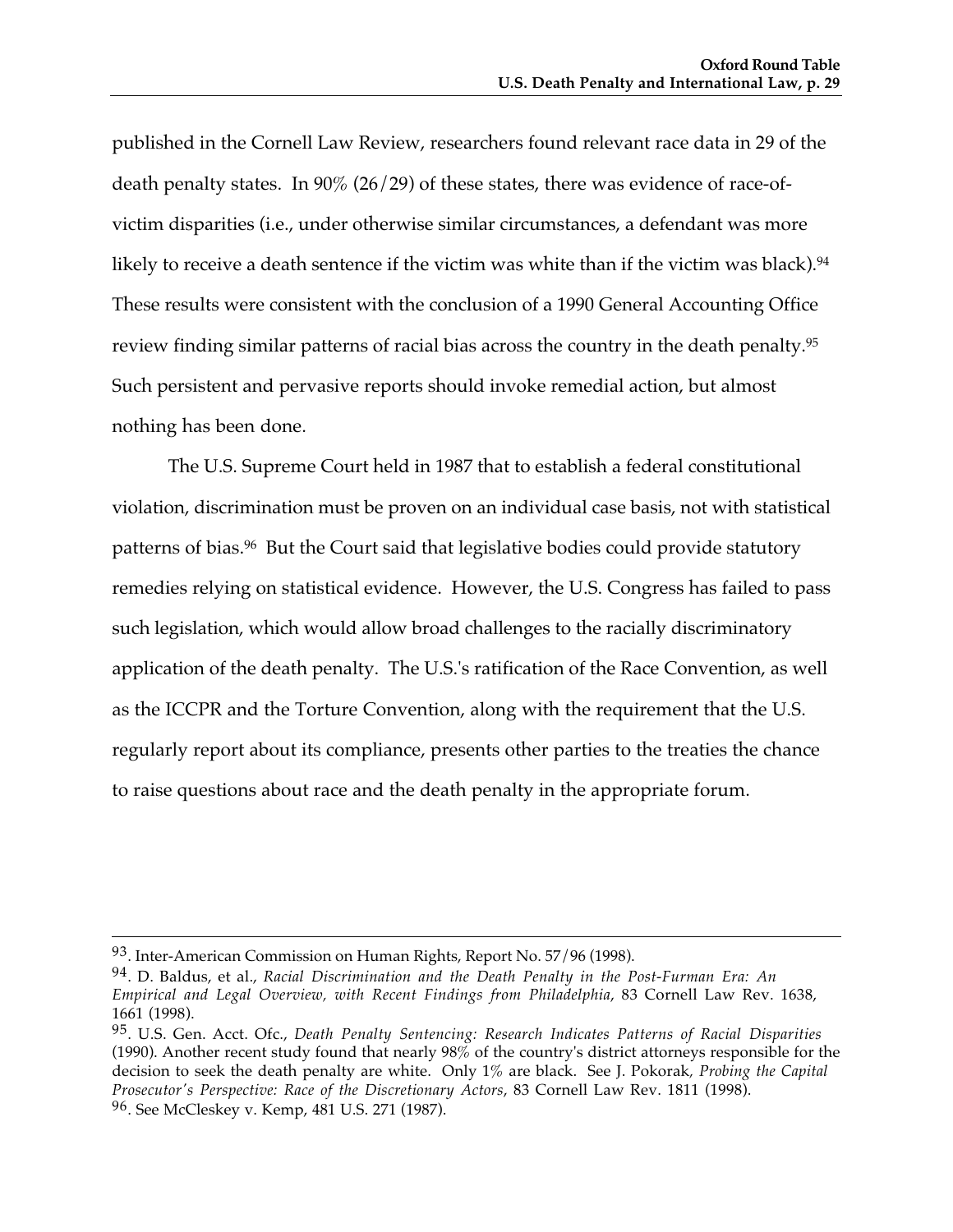## **Time on Death Row -- Degrading Treatment**

The typical U.S. death row inmate spends nine years in a 6 by 9 foot isolated cell, with little chance for exercise, visitors, or contact with other human beings, and uncertain of when his death sentence will be carried out. Such physical and psychological mistreatment has been likened to torture.97

A series of decisions in international courts has found such prolonged confinement on death row to be cruel and inhuman punishment. One of the leading cases in this vein was decided by the European Court of Human Rights, involving what has come to be called "the death row phenomenon," that is, the additional suffering inflicted through years of often solitary confinement under a sentence of death.

In the case of Jens Soering, a German national who committed murder in Virginia and then fled to England, the European Court, which was considering his extradition appeal, held that his extradition to the U.S. would be a breach of Article 3 of the European Convention on Human Rights forbidding inhuman and degrading treatment. Despite the fact that some of the delay on death row might be due to the defendant's own appeals, such treatment was deemed unacceptable:

However well-intentioned and even potentially beneficial is the provision of the complex of post-sentence procedures in Virginia, the consequence is that the condemned prisoner has to endure for many

 $97.$  See R. Hanley, "Judge Orders Death Penalty with a Five-Year Deadline," N.Y. Times, May 8, 1999, at A17 (judge describing time on death row as "a cruelly whimsical cat toying with a mouse.").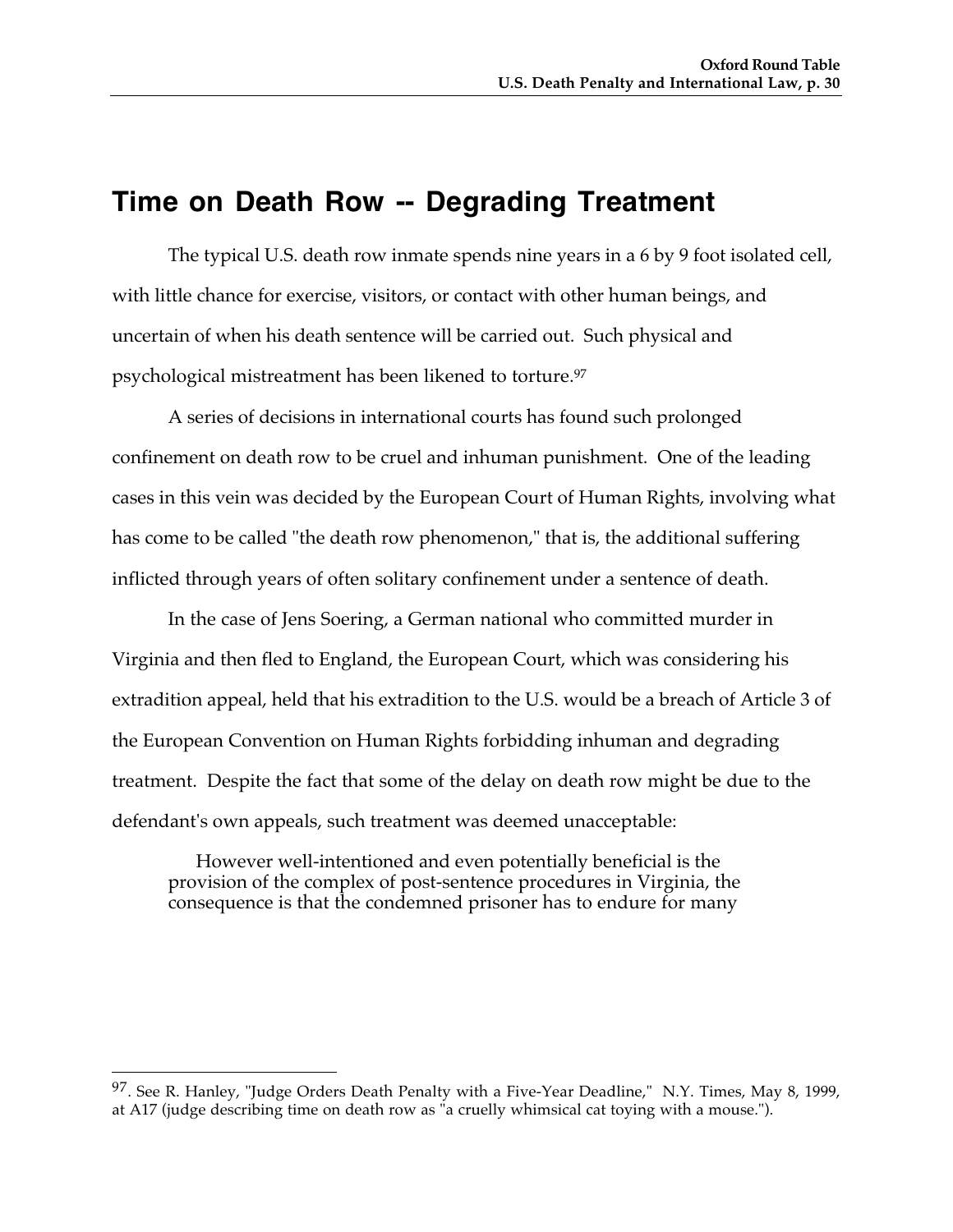years the conditions on death row and the anguish and mounting tension of living in the ever-present shadow of death. $98$ 

Soering was eventually returned to the U.S. after Virginia agreed not to seek the death penalty. The European Court's ruling on extradition was based on other factors in his case, as well as the death row phenomenon. Hence, it was not clear if extensive confinement under threat of execution alone was enough to render a death sentence a human rights' violation. In a subsequent case, *Pratt and Morgan,* involving Jamaican citizens, a British court ruled that it was.

Earl Pratt and Ivan Morgan were arrested for the crime of murder in Jamaica in 1977 and sentenced to death two years later. After a lengthy period of incarceration on death row and appeals to various courts, they were finally granted relief in 1993 by the Judicial Committee of the Privy Council, a British court with final jurisdiction for 16 countries of the British Commonwealth. The Privy Council held that the prolonged detention on death row constituted cruel, inhuman and degrading treatment, in violation of Jamaica's Constitution. The death sentences were commuted to life.99

The decision of the Privy Council in *Pratt and Morgan* held that confinement for longer than five years on death row is inhuman punishment and reduced the death sentences to life. Hundreds of prisoners in many of the countries subject to the Privy Council were affected.100

<sup>98.</sup> Soering v. United Kingdom and Germany, 11 EHRR 439 (European Ct. of Human Rts, Series A, Vol. 161, July 7, 1989).

<sup>99.</sup> Pratt et al. v. Attorney General for Jamaica et al., 4 All E.R. 769 (Privy Council, 1993).

<sup>100.</sup> See H. Mills, "Death Row Prisoners Escape the Gallows," The Independent, Nov. 3, 1993, at 6.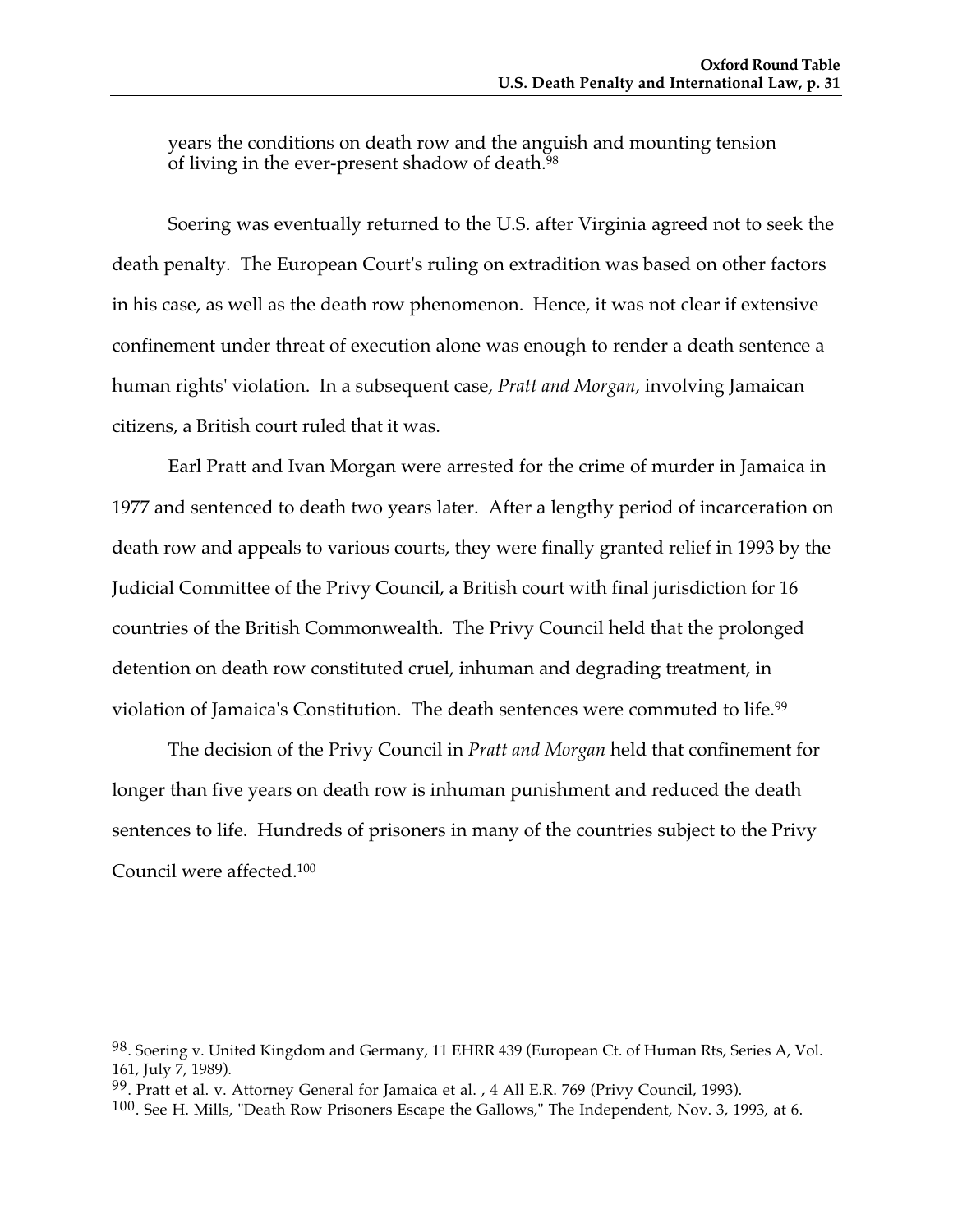#### **Time on Death Row in U.S. Courts**

The issue of extremely long and torturous time on death row as being a cruel and unusual punishment was presented to the U.S. Supreme Court in a case from Texas. Clarence Lackey had been on death row for 17 years when he petitioned the Supreme Court to decide whether such an extensive and deprived confinement, only partly due to his own appeals, constituted cruel and unusual punishment. The Court declined to take the case,<sup>101</sup> but two Justices wrote separately that Lackey had raised an important and undecided issue.

Justice Stevens recalled that the reinstatement of the death penalty in 1976 rested on its serving two principal societal purposes: retribution and deterrence. "It is arguable," Stevens wrote, "that neither ground retains any force for prisoners who have spent some 17 years under a sentence of death."102

Similarly, Justice Breyer, in dissenting from the Supreme Court's refusal to hear the case of William Elledge from Florida, said Elledge's argument that 23 years under sentence of death is unusual and "especially cruel" was worth considering.103 Breyer also noted the importance of the Supreme Court's addressing this question because of international concerns.104

On a state level, some judges have taken corrective action in light of the lengthy time inmates have spent on death row. The Florida Supreme Court recently struck down a death sentence because of the 12-year delay in holding an evidentiary hearing

<sup>101.</sup> Lackey v. Texas, No. 94-8262 (U.S. March 27, 1995).

<sup>102.</sup> *Id*. at 1 (Stephens, J., mem. respecting denial of cert.)

 $103$ . Elledge v. Florida, 1998 WL 440561 (U.S. Fla.) (Breyer, J., dissenting from a denial of cert.).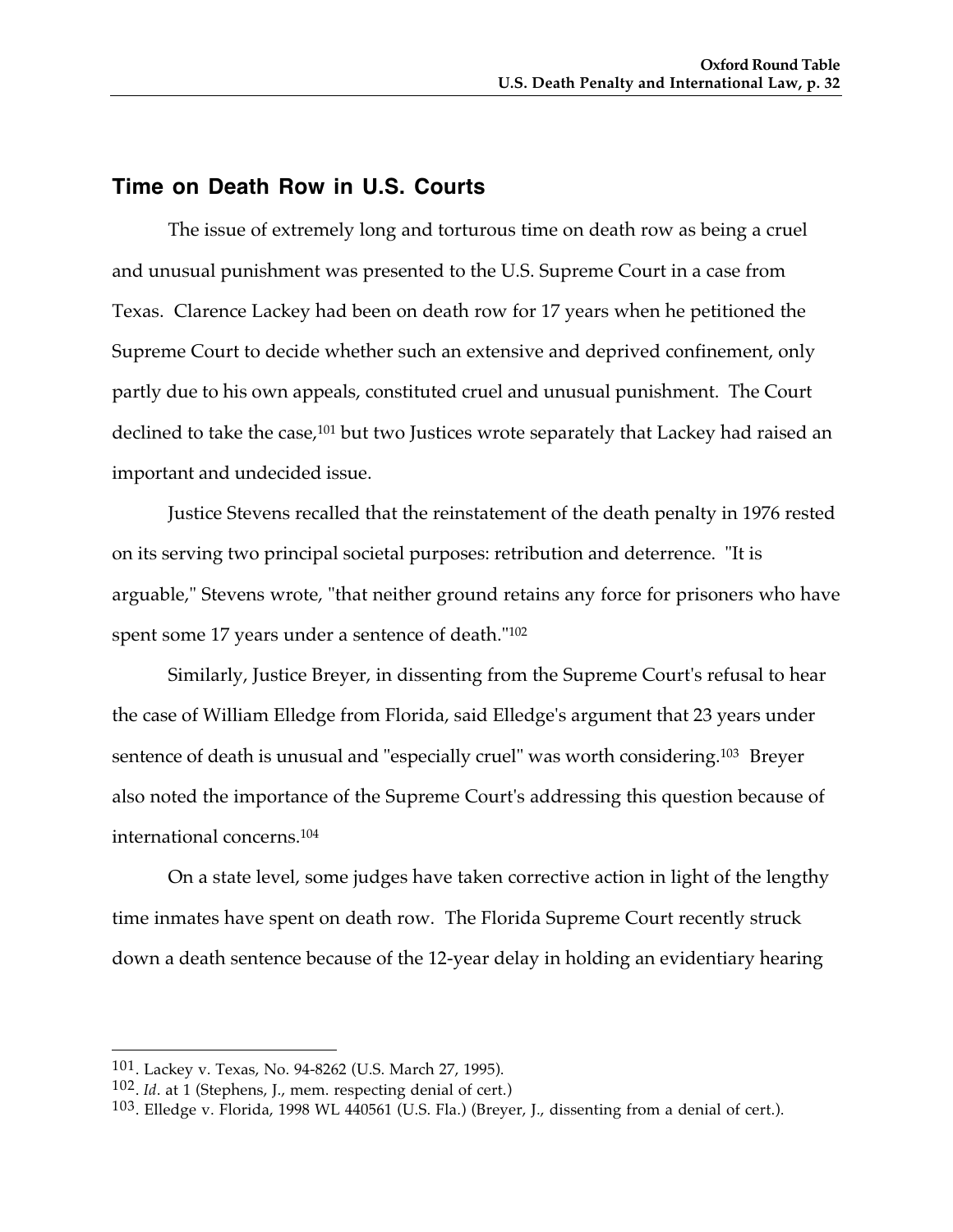for Ronnie Jones.105 Judge Charles Wells wrote: "I cannot accept any excuse or have any tolerance for the state placing a person on death row and allowing a person to linger there for the period of time, or even near the period of time, that has occurred in this case."106

In New Jersey, a judge sentenced a man to death, provided that the execution is carried out in 5 years. The judge called the typical death penalty process "unacceptably cruel."107

The U.S. tried to make sure that it could sidestep this issue on an international level by filing a specific reservation to the Torture Convention:

The United States understands that international law does not prohibit the death penalty, and does not consider this Convention to restrict or prohibit the United States from applying the death penalty consistent with the Fifth, Eighth and/or Fourteenth Amendments to the Constitution of the United States, *including any constitutional period of confinement prior to the imposition of the death penalty*. 108

Although this reservation seems to preclude reliance on the Torture Convention, at least until the Supreme Court first finds the practice to be unconstitutional under U.S. law, it is important to reflect on the lessons of *Atkins v. Virginia*. There, international opinion contributed to a new evaluation of the evolving standards of decency that allowed the Court to bar the execution of the mentally retarded.109 So, too, the international standards on extended confinement on death row could affect the Court's willingness to take, and favorably decide, this issue.

 <sup>104.</sup> *Id*.

<sup>105.</sup> Reuters, June 17, 1999.

 $106$ . Jones v. State, 24 Fla. Law W. S 290 (Fla. June 17, 1999) (Wells, J., concurring).

<sup>107.</sup> See Hanley, note 97.

<sup>108.</sup> *Torture Convention*, note 89, U.S. Reservation I(4) (emphasis added).